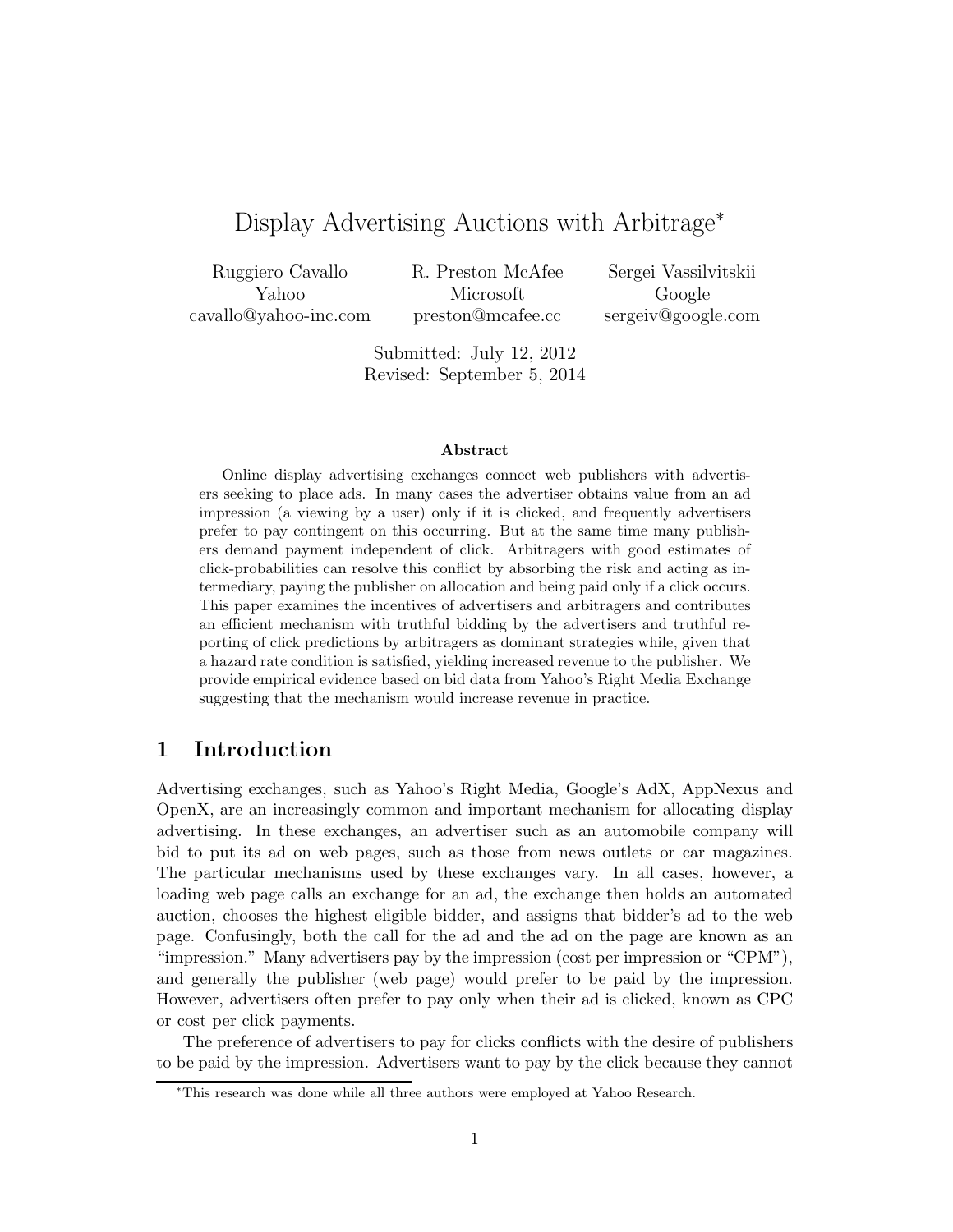observe the quality of the inventory they are buying and are suspicious that they will be charged for low quality, non-converting impressions; they only want to pay for the quality they receive.<sup>1</sup> Similarly, publishers want to ensure they receive payment for the quality they provide. For uninformed publishers the restriction to CPM payment is fundamental: without having good estimates of click-probabilities for the various advertisers, a publisher cannot even identify a sensible CPC payment scheme (what should the per-click prices be?).

Some advertising exchanges, such as Yahoo's Right Media Exchange (RMX), permit advertisers to bid either on a cost per impression or a cost per click basis. In order to compare a cost per impression bid to a cost per click bid, a forecast of the probability of a click is needed. RMX itself performs such forecasts, but could an exchange practically use a third party to perform the forecasting? Such questions arise when a third party is better at forecasting than other participants. Indeed, third party companies have emerged to effectively bridge the gap between publishers and advertisers, guaranteeing clicks to advertisers while making per impression payments to the publishers. In this work we propose mechanisms for bringing the click-prediction expertise of these companies directly into the exchange by abstracting them as arbitrage agents. The arbitrager forecasts the probability of a click, which allows the construction of an expected or average price per impression, namely the bid times the probability of a click. The arbitrager is then paid when the ad is clicked and pays the publisher some amount per impression.<sup>2</sup> We adopt the perspective of the exchange designer who wishes to implement efficient allocations, and provide mechanisms that establish incentives for all parties—arbitragers, publishers and advertisers—to participate and bid truthfully, leading to *maximal* exchange efficiency.

The presence of arbitragers presents an important opportunity and also a challenge. If an arbitrager is the only party with knowledge of the true click probability for an ad, then achieving an efficient allocation depends critically on his participation. The associated challenge is that, in order to create appropriate incentives for the arbitrager's participation, the mechanism must yield him at least as much expected value as he could achieve by directly buying from the publisher and selling to the CPC advertiser (this is his "outside option"). The case where the arbitrager bypasses the mechanism which is possible if the arbitrager comes with his own data and does not need any information from the exchange in order to do his prediction—would inevitably lead to some loss, with the publisher and advertiser seeking to set prices and bids in a way that minimizes the surplus extracted by the arbitrager, sometimes leading to inefficient allocation.

Given the Myerson-Satterthwaite Theorem [Myerson and Satterthwaite, 1983], which considers a bilateral exchange problem with private information about cost by

<sup>1</sup>Some advertisers prefer to pay only when they make a sale or some other action is taken, known as cost per action or CPA, as sales are an even more relevant outcome. For convenience we frame the environment in terms of CPC-demanding advertisers, but the same analysis holds for advertisers who are only willing to pay CPA, assuming actions are observable to the publisher.

<sup>2</sup>We describe these third-parties as *arbitragers* since they profit from buying and selling in cases where a trade will yield efficiency but has not taken place. An analogy to arbitrage in financial markets is stretched slightly by the fact that in our setting the trade cannot take place without the arbitrager, since he provides information that is critical to the process.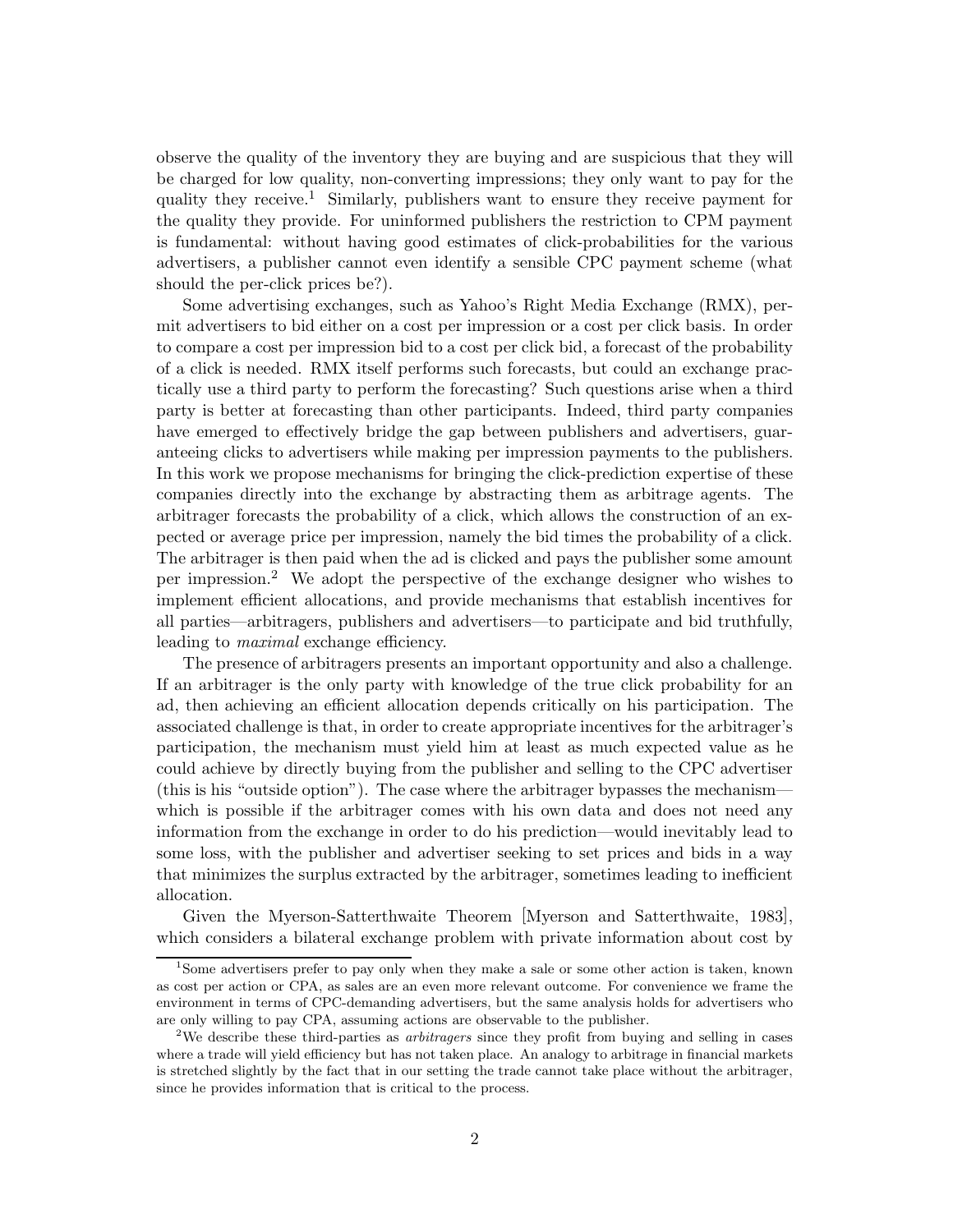the seller and about value by the buyer, it would be surprising if efficient mechanisms for handling arbitrage exist. That theorem states that efficient exchange cannot be arranged by any mechanism respecting incentive compatibility and individual rationality. It has widely been interpreted to state that efficient exchange is impossible with two-sided private information. However, we show that when the common hazard rate assumption holds, we can construct a mechanism that provides dominant strategies to both the advertiser and the arbitrager (both of whom hold critical private information), and which yields an expected revenue increase for the publisher over not accepting the arbitrager's bid. This mechanism is straightforward to implement and does not depend on specific details of the distribution of values. As such, it is a natural candidate for use in an exchange. The mechanism's simplicity is important because many billions of auctions are carried out daily.

After providing an outline of related work, we present the main results of the paper in Section 2: we provide an efficient mechanism and analyze the revenue and efficiency it yields in comparison with a CPC-bidder-excluding approach. In Section 3 we present two alternative mechanisms that are inefficient but have the advantage of always (weakly) increasing revenue and efficiency over the CPC-bidder-excluding solution, which is important for settings where the publisher demands *in every instance* the baseline revenue of the CPC-bidder-excluding solution and there is no third-party (such as the exchange itself) willing to take on the risk associated with click uncertainty. In Section 4 we generalize the model and results with respect to the number of CPCbidders and arbitragers. In Section 5 we use real bid data from Yahoo's Right Media Exchange to evaluate, retrospectively and hypothetically, the revenue and efficiency impact of moving to our efficient mechanism. In Section 6 we conclude. All proofs are provided in an Appendix.

#### **1.1 Related work**

There is an extensive theory of arbitrage in asset markets, see e.g., [Merton, 1987] or [Fama and French, 2004] for an overview. Arbitrage in asset markets is generally risk-free, where the present analysis involves risk-shifting. There are also extensive analyses of risk-shifting based on risk aversion, e.g., [Arrow, 1971]. We study riskshifting based on expertise—a party able to forecast an event more accurately is the natural candidate for taking the risk of the action. Since in our setting the arbitrager's most critical role is to provide private click-probability information, there is also a connection to scoring rules and other belief-elicitation mechanisms (see, e.g., [Savage, 1971], [de Finetti, 1974], and [Karni, 2009]), though our problem has added constraints due to arbitragers' "outside option" of bypassing the mechanism and directly buying and selling instead.

We focus specifically on display advertising on the Internet. An increasing share of such ad impressions are sold via ad exchanges, which facilitate the sale of billions of impressions per day; see the survey by Muthukrishnan [2009] for a complete description of advertising exchanges. Previous work has considered aspects of the mechanism design problem faced by the ad exchange. Chakraborty et al. [2010] consider the problem faced by the central exchange when the bidders have additional constraints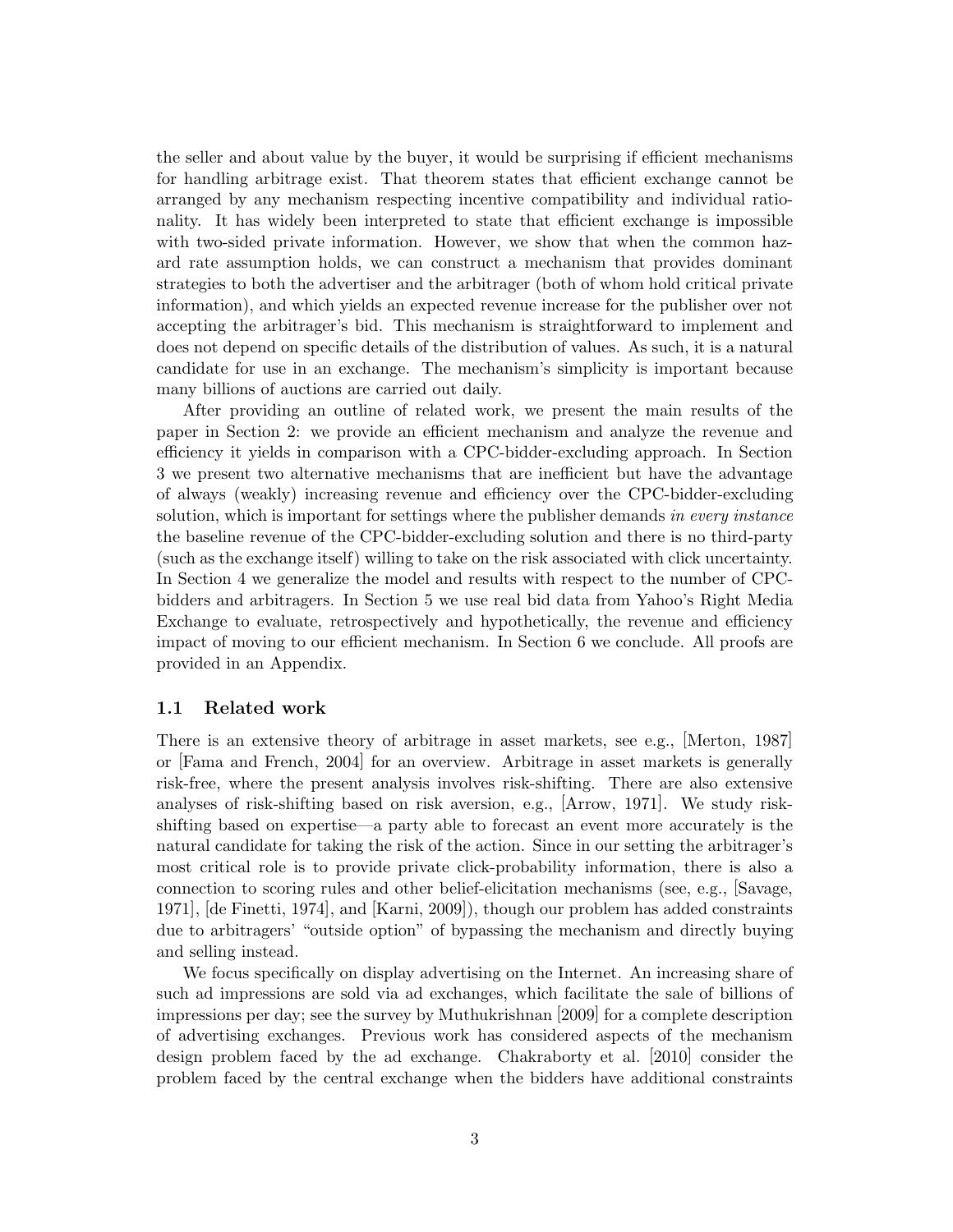that limit the number of auctions they can participate in. The authors develop a joint optimization framework to decide whom to solicit bids from at each step. Feldman et al. [2010] investigate the setting of auctions with intermediaries, where the individual bidders must purchase the good not from the seller directly, but rather through a selfinterested intermediate third party. They design optimal auctions in this setting and analyze the resulting equilibria. Both of these situations are quite different from our setting where the goal is to design mechanisms to incorporate CPC-CPM arbitrager agents into the exchange in an efficient and revenue-positive manner.

In their work on arbitraging in sponsored search markets, Bu et al. [2008] explore a different setting for arbitrage, namely content match publishers (for example, Google's AdSense or Yahoo's Content Match) attracting additional traffic by means of search advertising. In contrast to our work, they are not interested in enabling these kinds of arbitragers, but rather analyze the strategies and equilibria in these settings. Finally, there is other recent work that addresses the impact of asymmetrically informed advertisers in online auctions; e.g., Abraham et al. [2011] consider the case where select advertisers have access to cookie information. This is different from our setting where the informed parties are non-advertisers that we seek to bring within the system.

## **2 An efficient solution**

We proceed directly to the main contribution of the paper: a mechanism that achieves efficiency in dominant strategies, and a proof that for distributions satisfying a hazard rate condition the expected revenue impact of adopting it over the CPC-bidderexcluding option is positive. We consider a simplified model in which there is a single impression to be allocated, a set of CPM-bidders  $I$ , a single CPC-bidder who obtains value only if the impression is clicked, and a single arbitrager who gets an unbiased signal of the true probability with which the CPC-bidder's ad would be clicked were it to be shown; we denote this true probability  $p^*$ . There is a common prior over  $p^*$ , and the arbitrager alone forms an updated posterior as result of his privately observed signal. All parties will thus seek to maximize their expected utility with respect to the *arbitrager's* true beliefs about p∗. <sup>3</sup> All parties are assumed to be risk-neutral, and so there is no meaningful distinction between this setup and one in which the arbitrager simply knows  $p^*$ . The single-CPC-bidder and single-arbitrager restrictions serve to make the exposition clearer but are otherwise not very significant, as we will see in Section 4 when we address the general case.

The mechanism elicits reported values (bids) from each advertiser, and predicted probability-of-click from the arbitrager. We assume  $p^*$  is strictly positive, and so the mechanism will not admit a prediction that  $p^* = 0$ . For any vector b of real numbers we let  $b^{(k)}$  denote the  $k^{th}$  highest value in b.

<sup>3</sup>One instantiation of the model is this. There is a true value *p*<sup>∗</sup> drawn from Beta(1,1), the uniform distribution. The realization of *p*<sup>∗</sup> is observed by neither party, but both the CPC-bidder and the arbitrager know the process generating  $p^*$ . In addition, nature draws a signal k from  $B(n, p^*)$ , the binomial distribution with *n* trials and success (click) probability *p*∗.This signal is privately revealed to the arbitrager. The arbitrager performs the Bayes update, so that the arbitrager's posterior on *p*<sup>∗</sup> is Beta $(1 + k, 1 + (n - k)).$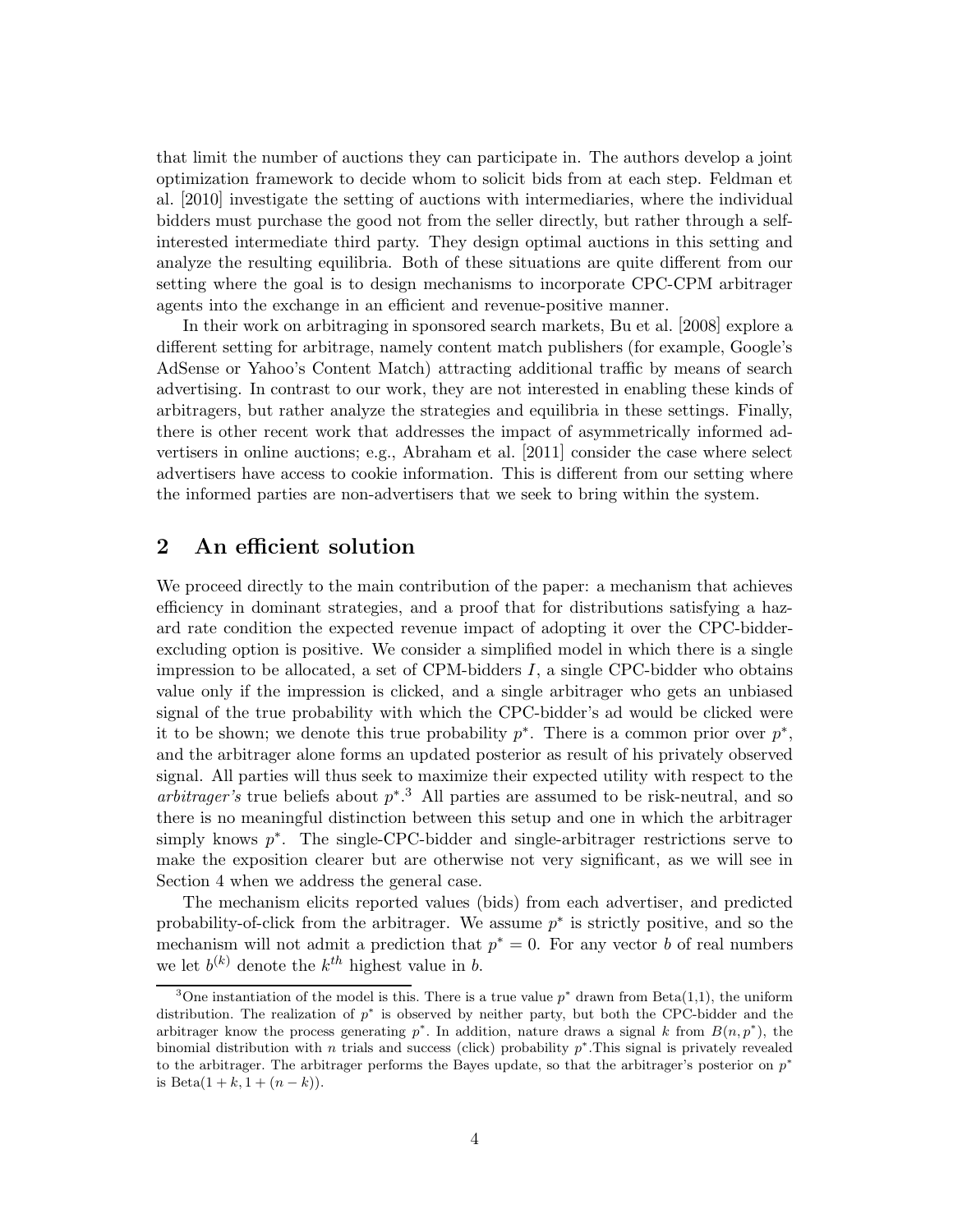**Definition 1.** (second price for all (SP) mechanism) *The CPC-bidder announces a value-per-click*  $\hat{v}$ *, the arbitrager announces a probability-of-click*  $\hat{p}$  *for the CPC-bidder's ad, and each CPM-bidder*  $i \in I$  *announces a value-per-impression*  $b_i$ , *with* b *denoting the vector of CPM bids.*

- *If*  $\hat{p}\hat{v} < b^{(1)}$ , the impression is allocated to bidder  $\arg \max_{i \in I} b_i$  who pays  $\max\{\hat{p}\hat{v}, b^{(2)}\}$  *(ties can be broken arbitrarily).*
- If  $\hat{p}\hat{v} \geq b^{(1)}$ , the impression is allocated to the CPC-bidder and the arbitrager pays *the highest CPM bid,*  $b^{(1)}$ *. If the impression is clicked, additionally the arbitrager is paid*  $\hat{v}$  *and the CPC-bidder pays*  $\frac{b^{(1)}}{\hat{p}}$ .

We illustrate the mechanism on the following simple example: there are two CPMbidders who announce bids \$0.04 and \$0.06; the CPC-bidder announces value \$0.90; and the arbitrager announces probability of click 0.1. The impression will be allocated to the CPC-bidder (since  $0.1 \cdot $0.90 > $0.06$ ) and the arbitrager will pay \$0.06. If the CPC-bidder's advertisement is clicked, then additionally the arbitrager will be paid \$0.90 and the CPC-bidder will pay  $$0.60<sup>4</sup>$ 

An efficient allocation is one in which the bidder with highest expected value receives the impression; the SP mechanism achieves efficient allocations in dominant strategies.

#### **Theorem 1.** *The SP mechanism is truthful and efficient in dominant strategies.*

Note that in the truthful dominant strategy equilibrium the expected revenue to the publisher, conditional on allocation to the CPC-bidder, equals:

$$
b^{(1)} + p^* \left( \frac{b^{(1)}}{p^*} - v^* \right)
$$
  
=  $2b^{(1)} - p^*v^*$ 

Conditional on allocation to a CPM-bidder, equilibrium revenue equals max $\{p^*v^*, b^{(2)}\}.$ 

In the SP mechanism the arbitrager's expected net payment equals his expected contribution to efficiency—i.e., if the CPC-bidder obtains the good, the difference between his expected value and the highest CPM-bidder's value. A mechanism that scaled the arbitrager's payments down uniformly (charging him  $\epsilon b^{(1)}$  if the CPC-bidder wins, and additionally paying him  $\epsilon \hat{v}$  if a click occurs, for some small  $\epsilon > 0$ ) would also be strategyproof;<sup>5</sup> but this would not be an effective solution here because it would create an incentive for the arbitrager to bypass the mechanism and directly buy (from the publisher) and sell (to the CPC-bidder), extracting an amount that approximates his contribution to efficiency. This would inevitably lead to lost efficiency in some cases, and so in the efficient solution we must pay the arbitrager (in expectation) his

<sup>4</sup>For the purposes of this section the net revenue of the mechanism can be allocated arbitrarily between the ad exchange and the publisher. The choice of how this allocation is made may have important practical implications, which we address in Section 2.1; for now it is sufficient to only consider the impact of payments on the privately informed parties (i.e., the advertisers and arbitrager).

<sup>&</sup>lt;sup>5</sup>We thank an anonymous referee for this suggestion.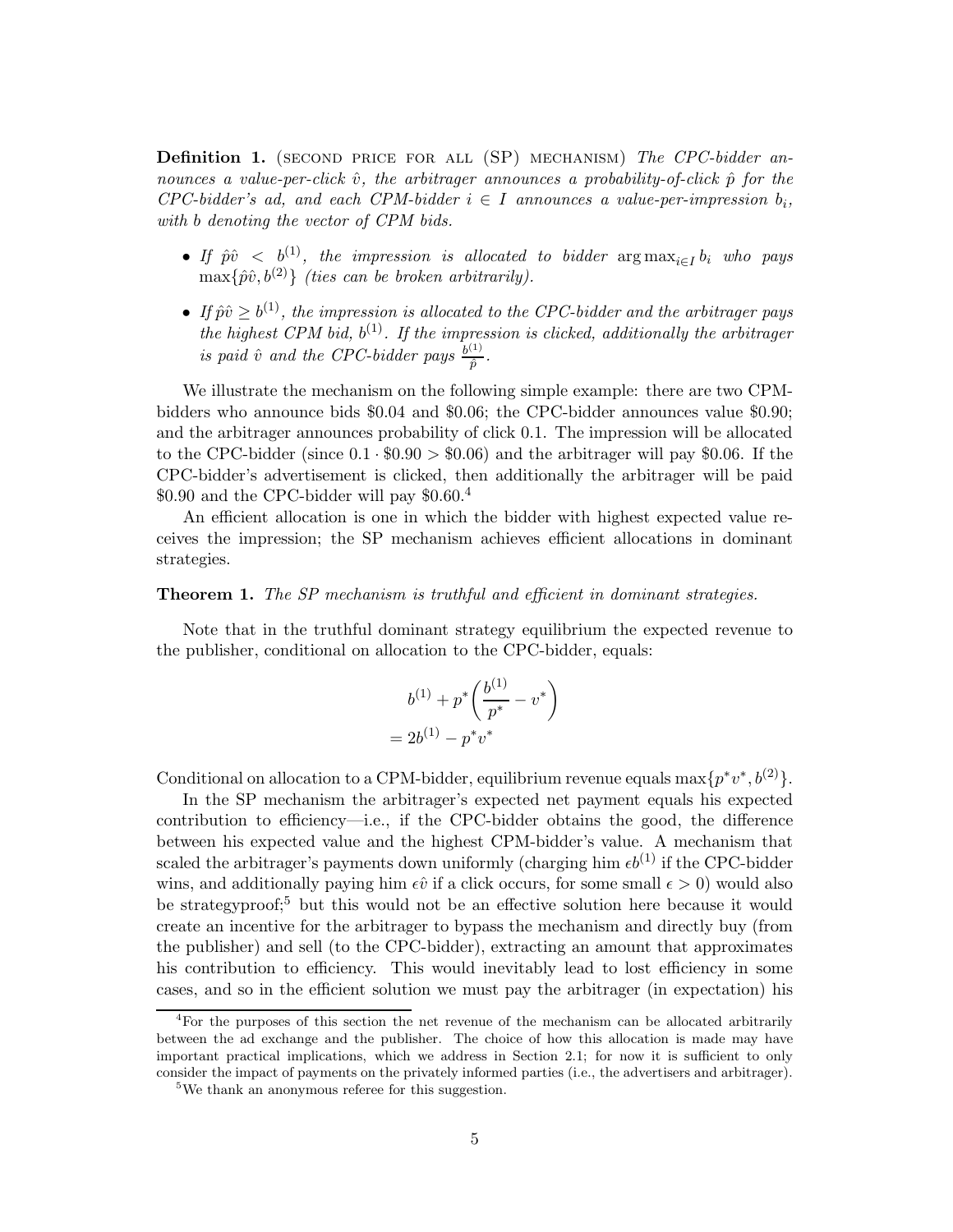entire contribution to efficiency, which is the best possible payment the arbitrager could obtain if directly bargaining with the CPC-bidder outside the mechanism. Remarkably, as we will soon demonstrate, while doing this the SP mechanism still increases overall revenue under a fairly standard assumption about the value distribution.

#### **2.1 Revenue and efficiency implications**

Theorem 1 tells us that the SP mechanism is ideal with respect to efficiency, but we need also to consider the revenue impact of folding a CPC-bidder and arbitrager into the system in the way proposed. Assume all aggregate payments taken in by the mechanism are given to the publisher; the publisher would benefit from moving to the SP mechanism from a second-price auction that excludes the CPC-bidder if doing so will lead to increased expected revenue.<sup>6</sup> Without allowing CPC-bidders, revenue would always equal  $b^{(2)}$ . Then allowing a CPC-bidder, in the case where the CPC-bidder wins (i.e., when  $p^*v^* \geq b^{(1)}$ ), the *change* in resulting revenue equals:

$$
2b^{(1)} - p^*v^* - b^{(2)} \tag{1}
$$

Whether or not this is positive in expectation depends on the distribution from which values are drawn. But there is another factor: when the CPC-bidder/arbitrager submit the *second highest* bid, this *increases* revenue (with certainty) over what it would have been if they were excluded. Specifically, when  $b^{(1)} > p^*v^* > b^{(2)}$ , the change in resulting revenue from including them equals:

$$
p^*v^*-b^{(2)}
$$

Then the total change in expected revenue from allowing the CPCbidder/arbitrager and moving to the SP mechanism from the second-price CPC-bidderexcluding approach equals:

$$
Pr(p^*v^* \ge b^{(1)}) \mathbb{E}[2b^{(1)} - p^*v^* - b^{(2)} | p^*v^* \ge b^{(1)}]
$$
\n(2)

$$
+ Pr(b^{(1)} > p^*v^* > b^{(2)}) \mathbb{E}[p^*v^* - b^{(2)} | b^{(1)} > p^*v^* > b^{(2)}]
$$
\n(3)

Now to make things precise, assume there are  $n - 1$  CPM-bidders and one CPCbidder, and assume  $p^*v^*$  and every CPM bid is drawn independently from the same distribution, with p.d.f. f and c.d.f. F. We assume there is at least one CPM-bidder (i.e.,  $n > 1$ ), since otherwise efficiency is obtained trivially by simply always allocating to the CPC-bidder. There is a  $1/n$  chance of the CPC-bidder having the highest bid and a  $1/n$  chance of him having the second highest bid. Then letting  $\mathcal{E}_k$  denote the

<sup>6</sup>The expectation is taken over all bidders' private types. Sufficiency of an *expected* revenue gain is justified by the small size and fast pace of individual transactions in the advertising realm, since these factors suggest that advertisers and publishers should approximately experience the average. As mentioned in the introduction, if the publisher is unwilling to risk obtaining less revenue than he would under the CPC-bidder-excluding solution, a risk-neutral exchange can transfer this amount to the publisher and execute all payments in the SP mechanism; then our requirement completely analogously becomes that the exchange not run at a loss.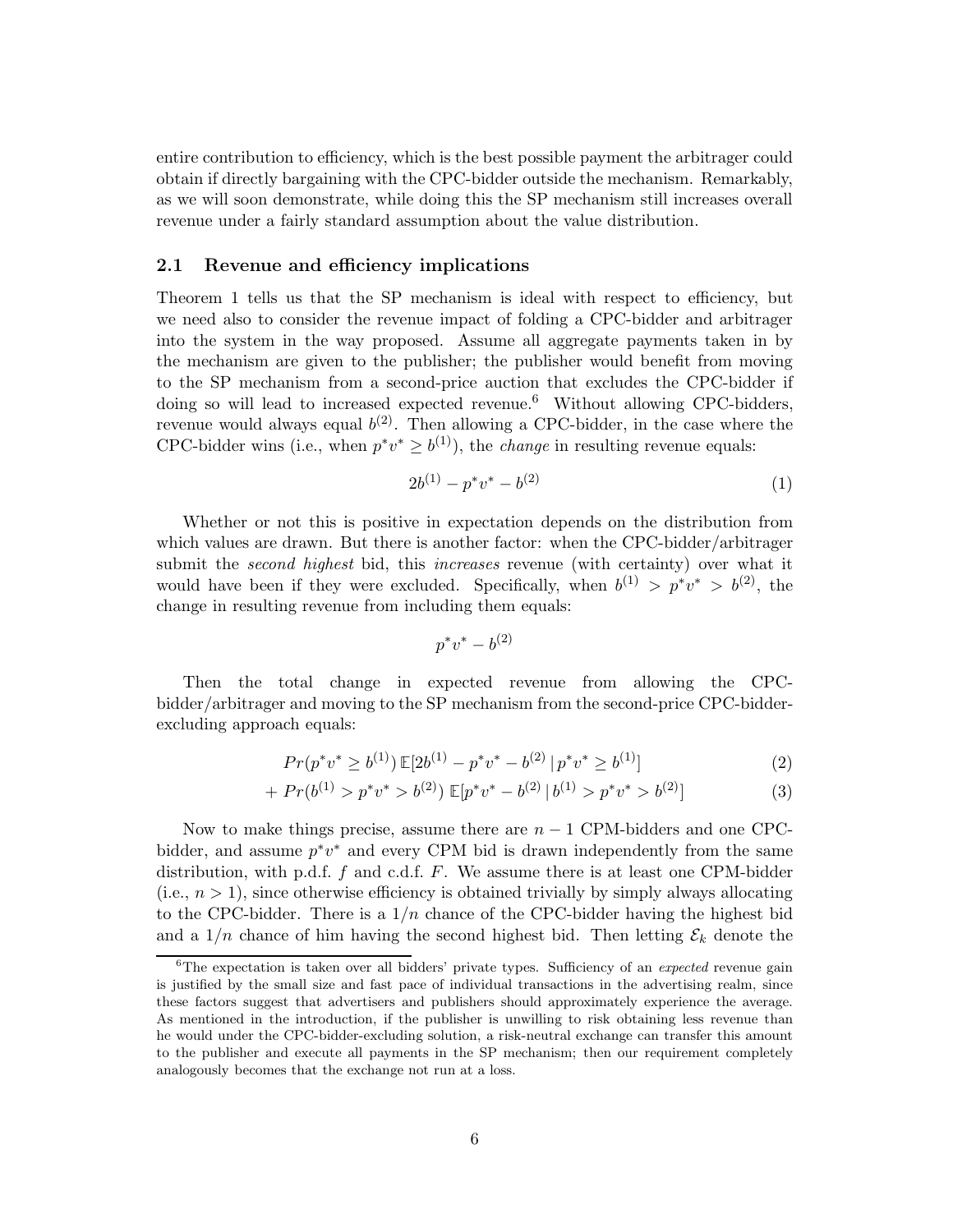expected value of the  $k^{th}$  highest draw from the distribution, the expected revenue gain spelled out in Eqs.  $(2-3)$  reduces to:

$$
\frac{1}{n}(2\mathcal{E}_2 - \mathcal{E}_1 - \mathcal{E}_3) + \frac{1}{n}(\mathcal{E}_2 - \mathcal{E}_3)
$$

$$
= \frac{1}{n}(3\mathcal{E}_2 - \mathcal{E}_1 - 2\mathcal{E}_3)
$$

This can be expressed:

$$
\frac{1}{n}\left[3\int n(n-1)f(x)(1-F(x))F(x)^{n-2}x dx - \int nf(x)F(x)^{n-1}x dx\right]
$$
  

$$
-2\int \frac{n(n-1)(n-2)}{2}f(x)(1-F(x))^2F(x)^{n-3}x dx
$$
  

$$
= 3(n-1)\int f(x)(1-F(x))F(x)^{n-2}x dx - \int f(x)F(x)^{n-1}x dx
$$
  

$$
-(n-1)(n-2)\int f(x)(1-F(x))^2F(x)^{n-3}x dx
$$

In the case where values are distributed  $U[0, 1]$  this reduces to:

$$
3(n-1)\int_0^1 (1-x)x^{n-1} dx - \int_0^1 x^n dx - (n-1)(n-2)\int (1-x)^2 x^{n-2} dx
$$
  
= 
$$
\frac{1}{n(n+1)}
$$

Since expected revenue without the CPC-bidder equals  $\frac{n-2}{n}$  in the uniform case, the expected *percentage* revenue gain equals:

$$
\frac{1}{n(n+1)} / \frac{n-2}{n} = \frac{1}{(n-2)(n+1)}
$$

So, particularly when  $n$  is small, there is a significant revenue gain if bidder values are uniformly distributed. We established through numerical calculations of expected revenue that this is also the case for normally distributed values, with a variety of different standard deviations tested (see Figure 1 for an example). But we can go significantly further and analytically demonstrate that expected revenue will be increased for *any* distribution that has a monotonically increasing hazard rate.

**Definition 2** (Hazard rate)**.** *The hazard rate at value* x *for distribution function* F *with density* f *is:*

$$
\frac{f(x)}{1 - F(x)}
$$

**Theorem 2.** *When all agent values are i.i.d. according to a distribution with monotonically increasing hazard rate, the SP mechanism yields greater expected revenue than the second-price CPC-bidder-excluding mechanism.*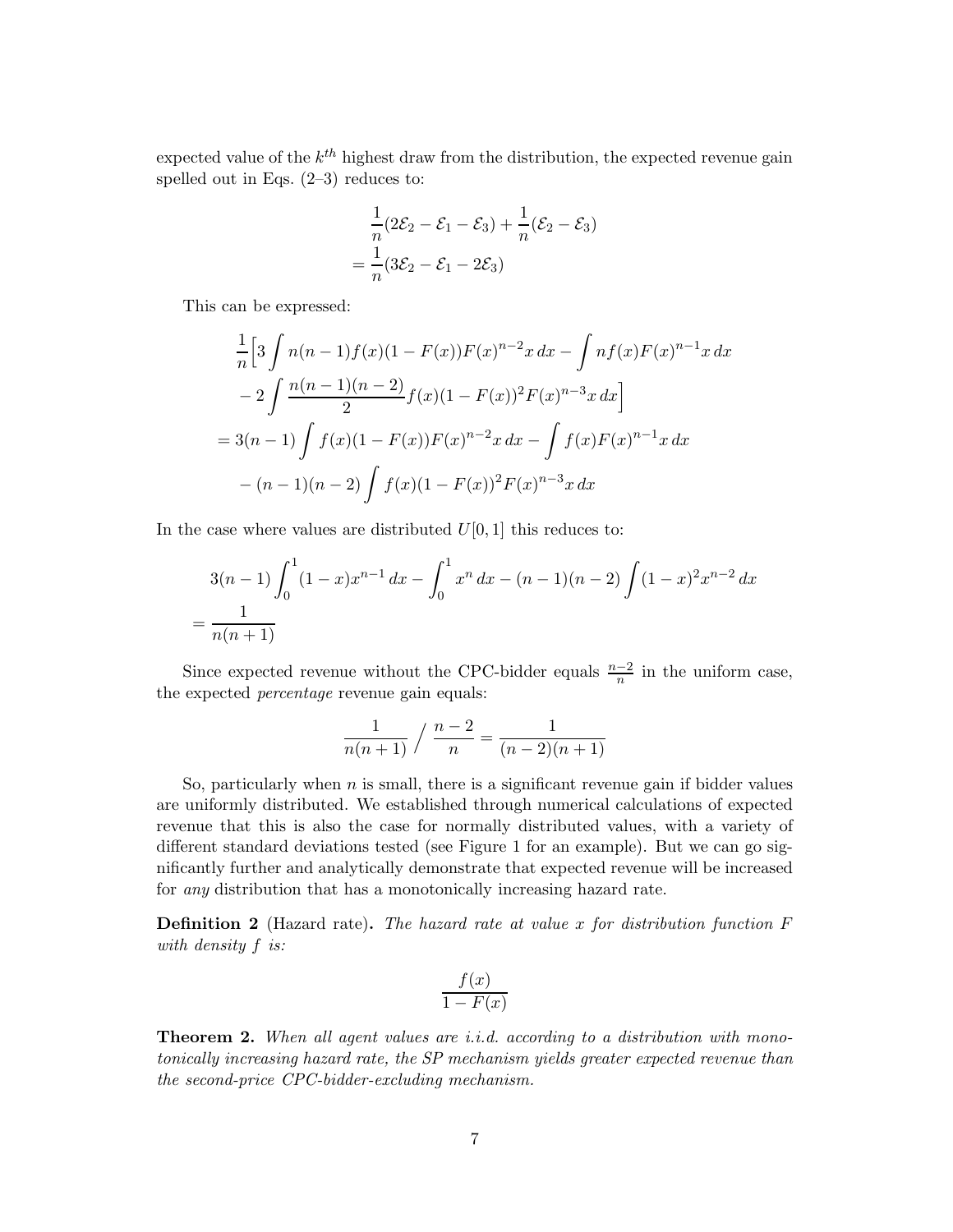There's also a significant efficiency gain over a mechanism that excludes the CPCbidder/arbitrager. Taking **E**[value to bidder receiving the impression] as our efficiency metric, letting  $E_n$  represent this quantity for  $n$  bidders in the symmetric case, the percentage efficiency gain equals  $\frac{E_n - E_{n-1}}{E_{n-1}}$ . For uniform values this equals  $\frac{1}{n^2-1}$ . (See Figure 1.)



Figure 1: Expected revenue and efficiency gains of allowing a single CPC-bidder and arbitrager to participate under the SP mechanism, for uniform (left) and normal (right) value distributions. Specifically, let  $X$  denote the average efficiency (or revenue) of the CPC-bidder-excluding mechanism, and Y be that for the SP mechanism; we plot  $(Y - X)/X$ .

#### **2.2 Value for an unclicked impression**

As the proof of Theorem 1 exposes (see the Appendix), efficiency of the SP mechanism is critically dependent on the assumption that the CPC-bidder obtains non-zero value *only upon click*. In this subsection we show that if this is not the case, and the bidder has some value for an unclicked impression, we can achieve efficiency with a variant of the SP mechanism in an ex post equilibrium.

Imagine that the CPC-bidder has value  $v^*$  per click and additional value  $k^*$  for the impression *independent of whether there's a click*. Then his expected utility under the SP mechanism, conditional on being allocated the impression, equals:

$$
p^*\bigg(v^*-\frac{b^{(1)}}{\hat{p}}\bigg)+k^*
$$

This will be positive (and thus the CPC-bidder would want to win) whenever  $v^*$  $\frac{b^{(1)}}{\hat{p}} - \frac{k^*}{p^*}$ . But if  $v^* \in \left(\frac{b^{(1)}}{\hat{p}} - \frac{k^*}{p^*}, \frac{b^{(1)}}{\hat{p}}\right)$ , he will not win if he reports truthfully, and thus incentive compatibility no longer holds. There is no longer a feasible dominant strategy because the CPC-bidder's optimal bid would balance his *unconditional* allocation value (k∗) with his *conditional* value (v∗), and the odds of this conditional value being reaped depends on  $p^*$ , the best estimate of which is privately known by the arbitrager.

Nonetheless the mechanism can be adapted and we can achieve truthfulness with a weaker equilibrium notion as follows. The adapted mechanism elicits two reports from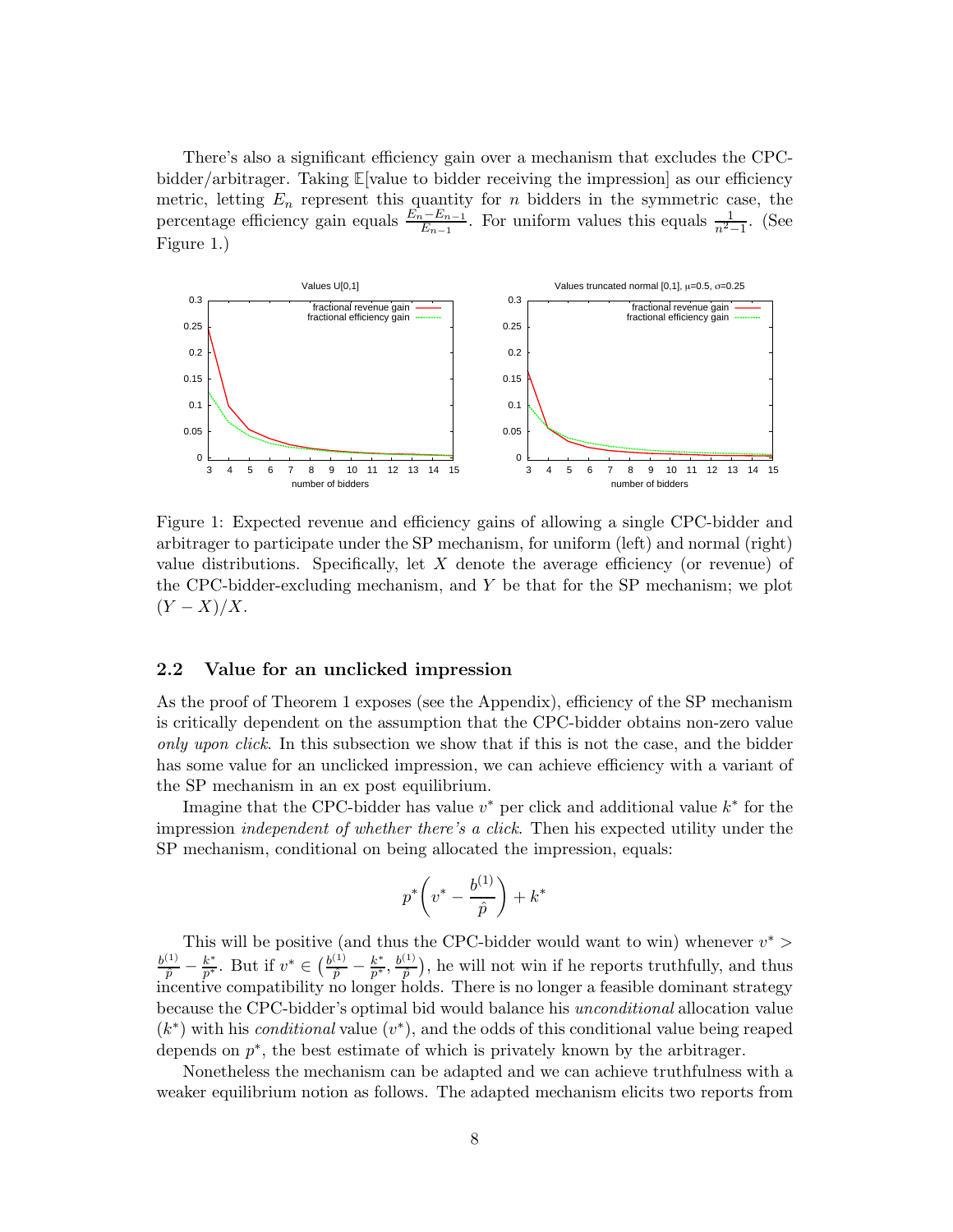the CPC-bidder: his unconditional impression value and his click value. Note that the CPC-bidder, though he now obtains positive value for an unclicked impression, remains unwilling to pay-per-impression.

**Definition 3.** (SP mechanism for a CPC-bidder with impression value (SP- $\Gamma(V)$ ) *The CPC-bidder announces a value-per-click*  $\hat{v}$  *and a value-per-impression*  $\hat{k}$ *, the arbitrager announces a probability-of-click*  $\hat{p}$ , and each CPM bidder  $i \in I$  announces a *value-per-impression* b*i, with* b *denoting the vector of CPM bids.*

- If  $\hat{p}\hat{v} + \hat{k} < b^{(1)}$ , the impression is allocated to bidder  $\arg \max_{i \in I} b_i$  who pays  $\max\{\hat{p}\hat{v} + \hat{k}, b^{(2)}\}$  *(ties can be broken arbitrarily).*
- If  $\hat{p}\hat{v} + \hat{k} \ge b^{(1)}$ , the impression is allocated to the CPC-bidder and the arbitrager *pays*  $b^{(1)} - \hat{k}$ . If the impression is clicked, additionally the arbitrager is paid  $\hat{v}$ and the CPC-bidder pays  $\frac{b^{(1)}}{\hat{p}}$ .

The SP-iv mechanism modifies the SP mechanism by considering impression value to the CPC-bidder in determining the (efficient) allocation, and by decreasing the arbitrager's charge (when the CPC-bidder is allocated the impression) by the CPCbidder's reported impression value.

**Theorem 3.** *The* SP-iv *mechanism is truthful and efficient in ex post Nash equilibrium for the generalized setting where the CPC-bidder may derive non-zero value for an unclicked impression.*

This mechanism does not recover dominant strategy truthfulness. To see this consider the case where the arbitrager over-reports the probability of click  $(\hat{p} > p^*)$  and:

$$
b^{(1)} > \hat{p}v^* + k^*
$$
 and  $\hat{p} > \frac{p^*b^{(1)}}{p^*v^* + k^*}$ 

These inequalities are quite compatible, and note that, if truthful, the CPC-bidder will not receive the impression. Now if the CPC-bidder were to over-report (either  $v^*, k^*$ , or both) to be allocated the impression his expected utility would equal  $p^*v^* - \frac{p^*}{\hat{p}}b^{(1)} + k^*$ , and this is strictly positive. Therefore in this case truthfulness is not optimal and so the mechanism is not strategyproof.

In the truthful ex post Nash equilibrium of the SP-iv mechanism, the expected revenue, conditional on allocation to the CPC-bidder, equals:

$$
b^{(1)} - k^* - p^* \left(v^* - \frac{b^{(1)}}{p^*}\right)
$$
  
=  $2b^{(1)} - p^*v^* - k^*$ 

Conditional on allocation to a CPM-bidder, it is  $\max\{p^*v^* + k^*, b^{(2)}\}.$ 

If we assume that the CPC-bidder's *total* expected value for the impression (i.e.,  $p^*v^* + k^*$ ) is drawn from the same distribution as the CPM bidders' values, then the revenue and efficiency analysis of Section 2.1 applies with equal validity in this enriched setting, though we must settle for analyzing results in an ex post Nash rather than dominant strategy equilibrium.

For the rest of the paper we return to the model wherein CPC-bidders are assumed to possibly obtain non-zero value *only* upon click.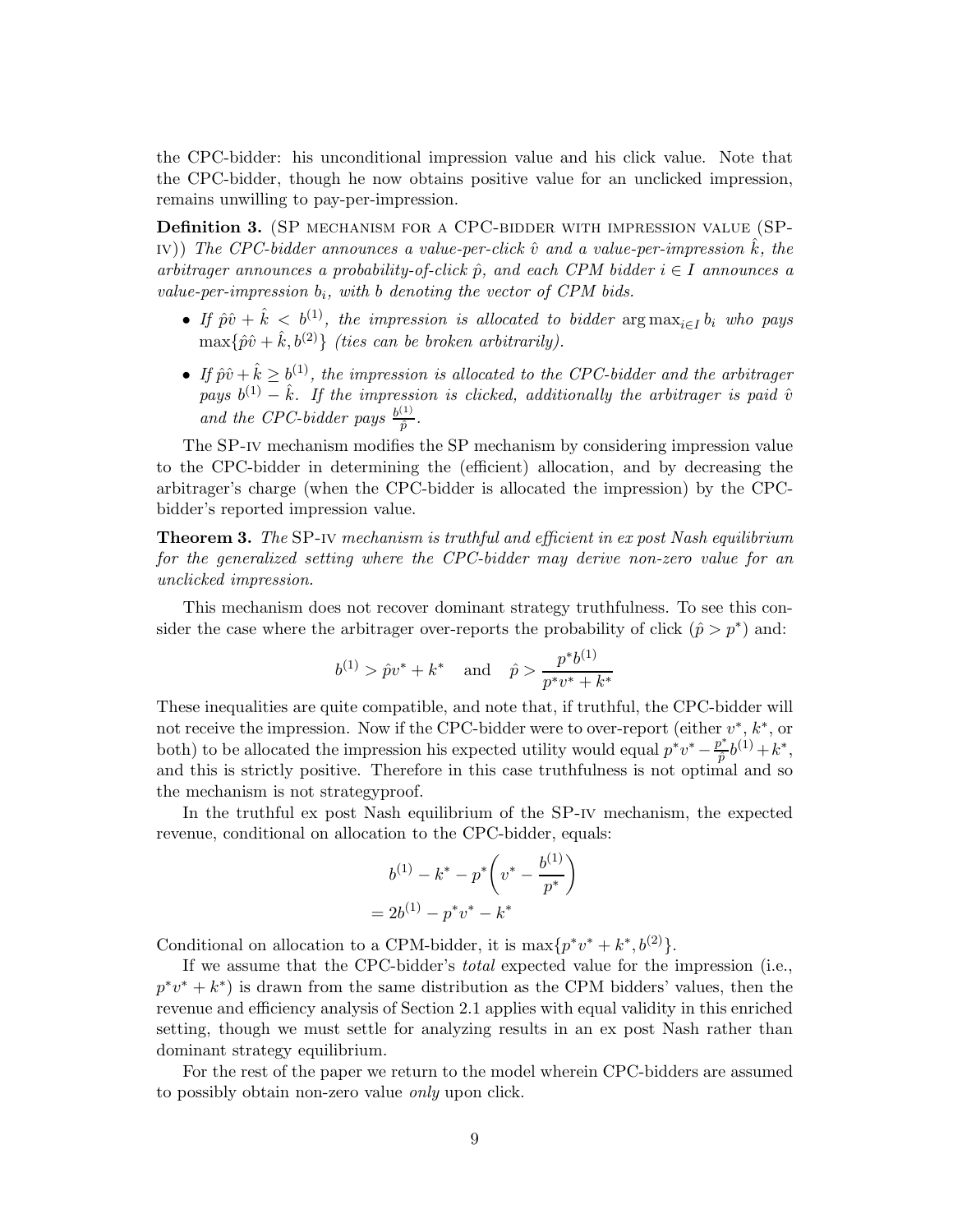# **3 Inefficient alternatives**

The SP mechanism is a compelling solution: it is efficient in dominant strategies and, for a broad range of natural value distributions, will increase revenue over a solution that excludes CPC-bidders. However, for some distributions it will not meet this revenue criterion, and even when it does, on given problem *instances* the revenue may be lower than would result under the CPC-bidder-excluding solution. In the presence of a risk-neutral third party, such as the advertising exchange itself, this poses no problem: the exchange can provide a guaranteed revenue bound to the publisher while making a profit in expectation. If there is no such third-party, then efficiency is unachievable while guaranteeing the CPC-bidder-excluding revenue benchmark.

**Theorem 4.** *There exists no mechanism that is truthful and efficient in dominant strategies, ex post no-deficit, ex post individually rational for the CPC-bidder, interim individually rational for the arbitrager, and always yields the publisher revenue at least as great as the second highest CPM bid.*

This motivates a consideration of mechanisms that are not perfectly efficient. Moreover, another concern under the SP mechanism is collusion: since the arbitrager is paid the CPC-bidder's reported value if a click occurs, if the CPC-bidder has the highest true value then reporting a dramatically *higher* value does not diminish his utility at all, yet it may greatly increase that of the arbitrager. The two parties can potentially collude to extract an unbounded sum from the mechanism.

In this section we consider alternative mechanisms that mitigate these issues at the cost of efficiency. They will achieve *revenue and efficiency dominance* with respect to the CPC-bidder-excluding auction, i.e., they will never yield less equilibrium revenue or efficiency on any instance, and they will also eliminate the collusion problem described above. We propose the ASP and BSP mechanisms, which differ from the SP mechanism only in how the click-contingent payments for the CPC-bidder and arbitrager are defined, should they submit the highest joint bid.

**Definition 4.** (ARBITRAGER SECOND-PRICE (ASP) AND BIDDER SECOND-PRICE  $(BSP)$  MECHANISMS) *The CPC-bidder announces a value-per-click*  $\hat{v}$ *, the arbitrager announces a probability-of-click*  $\hat{p}$ *, and each CPM-bidder*  $i \in I$  *announces a value-perimpression* b*i, with* b *denoting the vector of CPM bids.*

- *If*  $\hat{p}\hat{v} < b^{(1)}$ , the impression is allocated to bidder  $\arg \max_{i \in I} b_i$  who pays  $\max\{\hat{p}\hat{v}, b^{(2)}\}$  *(ties can be broken arbitrarily).*
- *If*  $\hat{p}\hat{v} \geq b^{(1)}$ , the impression is allocated to the CPC-bidder and the arbitrager *pays*  $b^{(1)}$ *. If the impression is clicked then additional payments are made, defined in the ASP and BSP mechanisms, respectively, as:*
	- $-$  (ASP) The arbitrager is paid  $\hat{v}$  and the CPC-bidder pays  $\hat{v}$ .
	- *(BSP)* The arbitrager is paid  $\frac{b^{(1)}}{\hat{p}}$  and the CPC-bidder pays  $\frac{b^{(1)}}{\hat{p}}$ .

The ASP mechanism can be thought of as second-price for the arbitrager but *firstprice* for the CPC-bidder; the BSP mechanism can be thought of as second-price for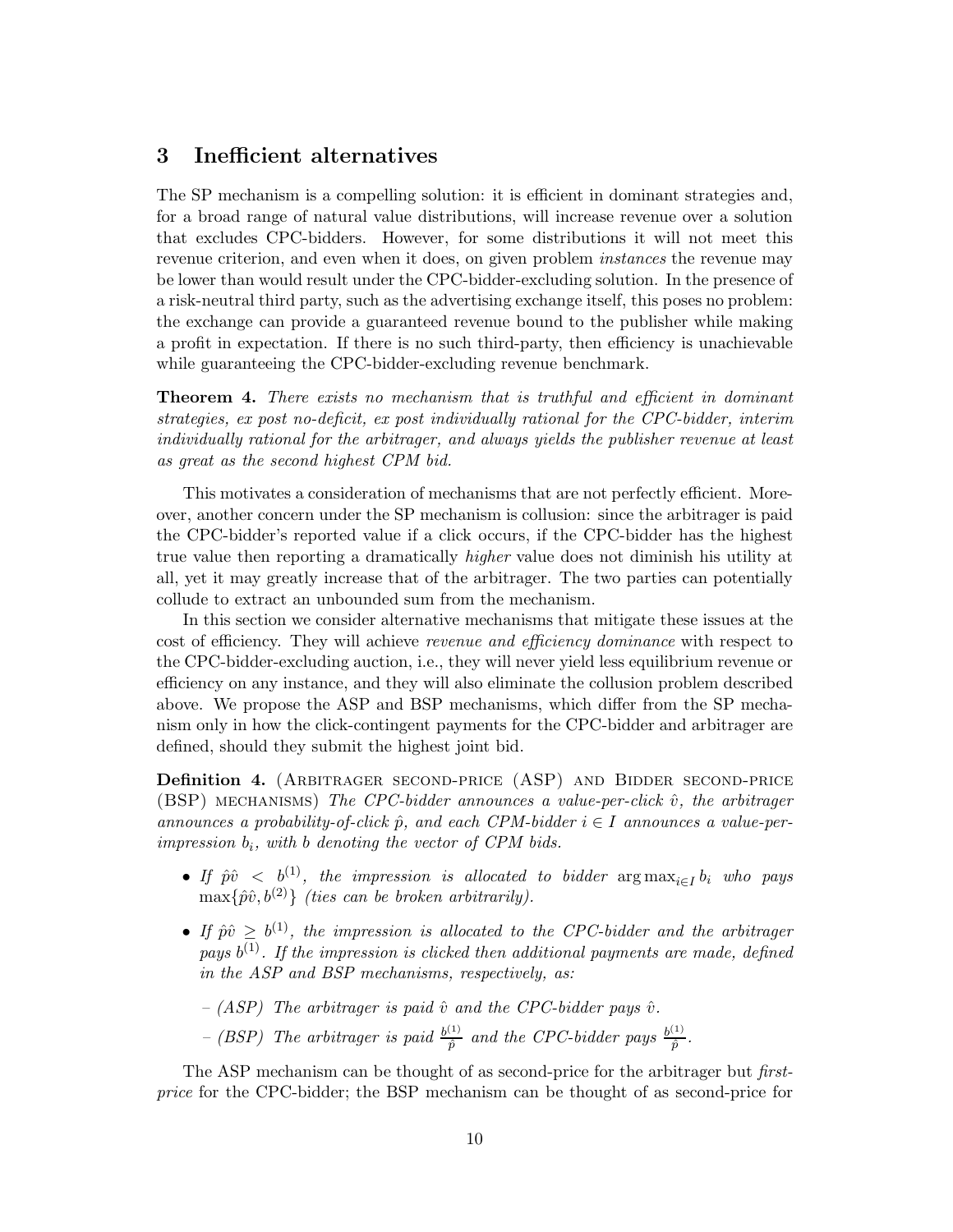the CPC-bidder but first-price (in a sense) for the arbitrager. In the case of the ASP mechanism the CPC-bidder will have an incentive to under-report his value, while the arbitrager's best strategy is truth; under the BSP mechanism the arbitrager will have incentive to under-report his predicted probability-of-click, though the CPC-bidder is best off being truthful.

Since in these mechanisms *over*-reporting is a dominated strategy, there is no risk of the CPC-bidder/arbitrager winning when they do not have the highest value. Thus they will only improve efficiency over a mechanism that excludes them; and revenue also will only increase since they can only increase the second-highest bid. The following two propositions follow for the same reasons given in the proof of Theorem 1.

**Proposition 1.** *Truthful reporting is a dominant strategy for the arbitrager in the ASP mechanism.*

**Proposition 2.** *Truthful reporting is a dominant strategy for the CPC-bidder in the BSP mechanism.*

We can also show that the ASP and BSP mechanisms, though imperfect, under very weak assumptions will at least weakly increase both revenue and efficiency over the CPC-bidder-excluding mechanism.

**Theorem 5.** *Assuming CPM-bidders play only undominated strategies, then on every possible value profile the ASP and BSP mechanisms both yield weakly greater revenue than the second-price CPC-bidder-excluding mechanism.*

**Theorem 6.** *Assuming all agents play only undominated strategies, then on every possible value profile the ASP and BSP mechanisms both yield weakly greater allocation value (efficiency) than the second-price CPC-bidder-excluding mechanism.*

To understand the equilibrium behavior of the potentially (rationally) non-truthful parties in the ASP and BSP mechanisms, we consider the expected value they would achieve as a function of their reports. First consider the ASP mechanism. Let  $f_p$  and  $F_p$ denote, respectively, the p.d.f. and c.d.f. representing the CPC-bidder's beliefs about the click-probability which the arbitrager will (truthfully, by Proposition 1) report. Recall that F (with no subscript) denotes the c.d.f. for any one of the  $n-1$  CPM bidders' bids. The CPC-bidder's expected utility from reporting  $\hat{v}$  when his true value is  $v^*$  equals:

$$
\int f_p(p) F(p\hat{v})^{n-1} p(v^* - \hat{v}) dp \tag{4}
$$

From here, in the special case of uniformly distributed values, we can compute the CPC-bidder's equilibrium bid without assuming anything about his beliefs regarding p∗. We now provide a detailed treatment of this special case. We will consider bidders with values restricted to the interval [0, 1], merely for simplicity.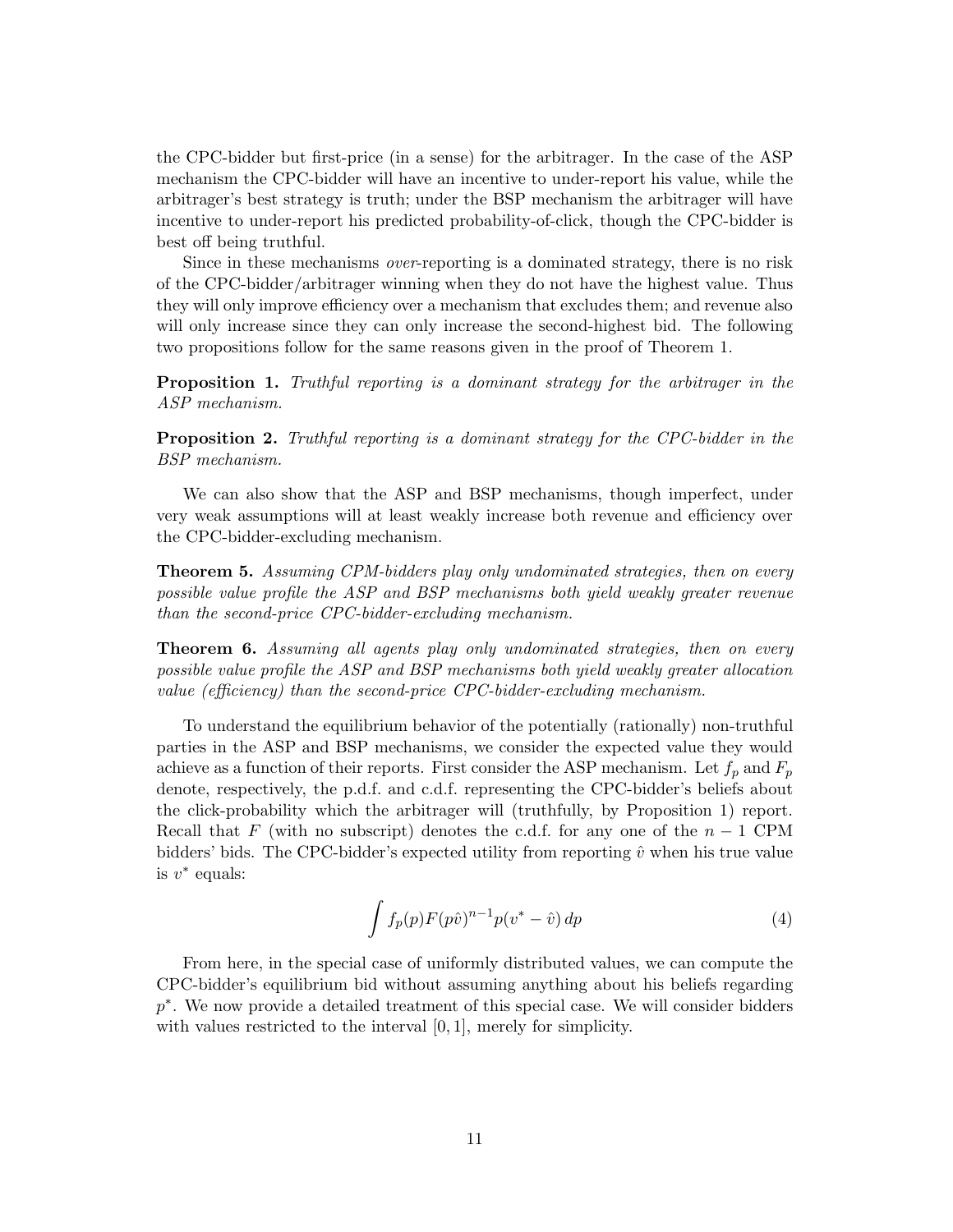#### **3.1 Uniformly distributed values**

**Proposition 3.** If CPM-bidder values are i.i.d. according to  $U(0, 1)$  and only undom*inated strategies are played, the CPC-bidder's optimal bid in the ASP mechanism is*  $\frac{n-1}{n}v^*$ , regardless of his beliefs about  $p^*$ .

Now considering the BSP mechanism, let  $f_v$  and  $F_v$  denote, respectively, the p.d.f. and c.d.f. representing the arbitrager's beliefs about the value that the CPCbidder will (truthfully, by Proposition 2) report. Let  $q$  and  $G$ , respectively, denote the p.d.f. and c.d.f. for the *highest* CPM value. The arbitrager's expected utility from reporting  $\hat{p}$  when the true probability is  $p^*$  equals:

$$
\int_0^1 f_v(v) \int_0^{\hat{p}v} g(c) \left(\frac{p^*}{\hat{p}}c - c\right) dc dv \tag{5}
$$

**Proposition 4.** If CPM-bidder values are *i.i.d.* according to  $U(0, 1)$  and only undom*inated strategies are played, the arbitrager's optimal report in the BSP mechanism is*  $\frac{n-1}{n}p^*$ , regardless of his beliefs about  $v^*$ .

This analysis demonstrates that, in the case of uniformly distributed values, the outcomes of the ASP and BSP mechanisms are identical in equilibrium: in each case the equilibrium "joint bid" by the CPC-bidder/arbitrager pair will be  $\frac{n-1}{n}p^*v^*$ , with CPM-bidders reporting truthfully. However this equivalence will not hold for other distributions and, unfortunately, in general the equilibrium bids will depend on the CPC-bidder's (arbitrager's) belief about the arbitrager's (CPC-bidder's) report.<sup>7</sup> But we can fall back on Theorems 5 and 6 to conclude that, whatever the distributions over  $v^*$  and  $p^*$ , efficiency and revenue will only be increased over the second-price CPC-bidder-excluding mechanism.

The equilibrium expected value to the highest bidder—which is a measure of efficiency—in the ASP or BSP mechanisms with uniformly distributed values equals:

$$
\int_0^1 \left[ \left( \frac{n-1}{n} x \right)^{n-1} x + \int_{\frac{n-1}{n} x}^1 (n-1) y^{n-1} dy \right] dx
$$
  
= 
$$
\frac{n-1}{n} + \frac{1}{n+1} \left[ \left( \frac{n-1}{n} \right)^{n-1} - \left( \frac{n-1}{n} \right)^{n+1} \right]
$$

Figure 2 depicts the expected percentage efficiency and revenue gains of moving to either the ASP or BSP mechanism from the arbitrager-excluding approach, in the same manner as did Figure 1 for the SP mechanism, for the uniform values case. The revenue increase is slightly more than that of the SP mechanism, although the efficiency gain is less, which could have been deduced from the fact that the SP mechanism is perfectly efficient for all distributions and the ASP and BSP mechanisms are not, regardless of the distribution.

<sup>7</sup>We might assume that these beliefs correspond to the prior, in the case of the CPC-bidder and *p*<sup>∗</sup>, and *f* in the case of the arbitrager and *v*<sup>∗</sup>. One could then derive equilibrium bids for any given instantiation of these distributions. But the point here is that the expectations held by the arbitrager and CPC-bidder about each other's types, whatever they may be, turn out to be *irrelevant* when CPM-bidder values are uniformly distributed.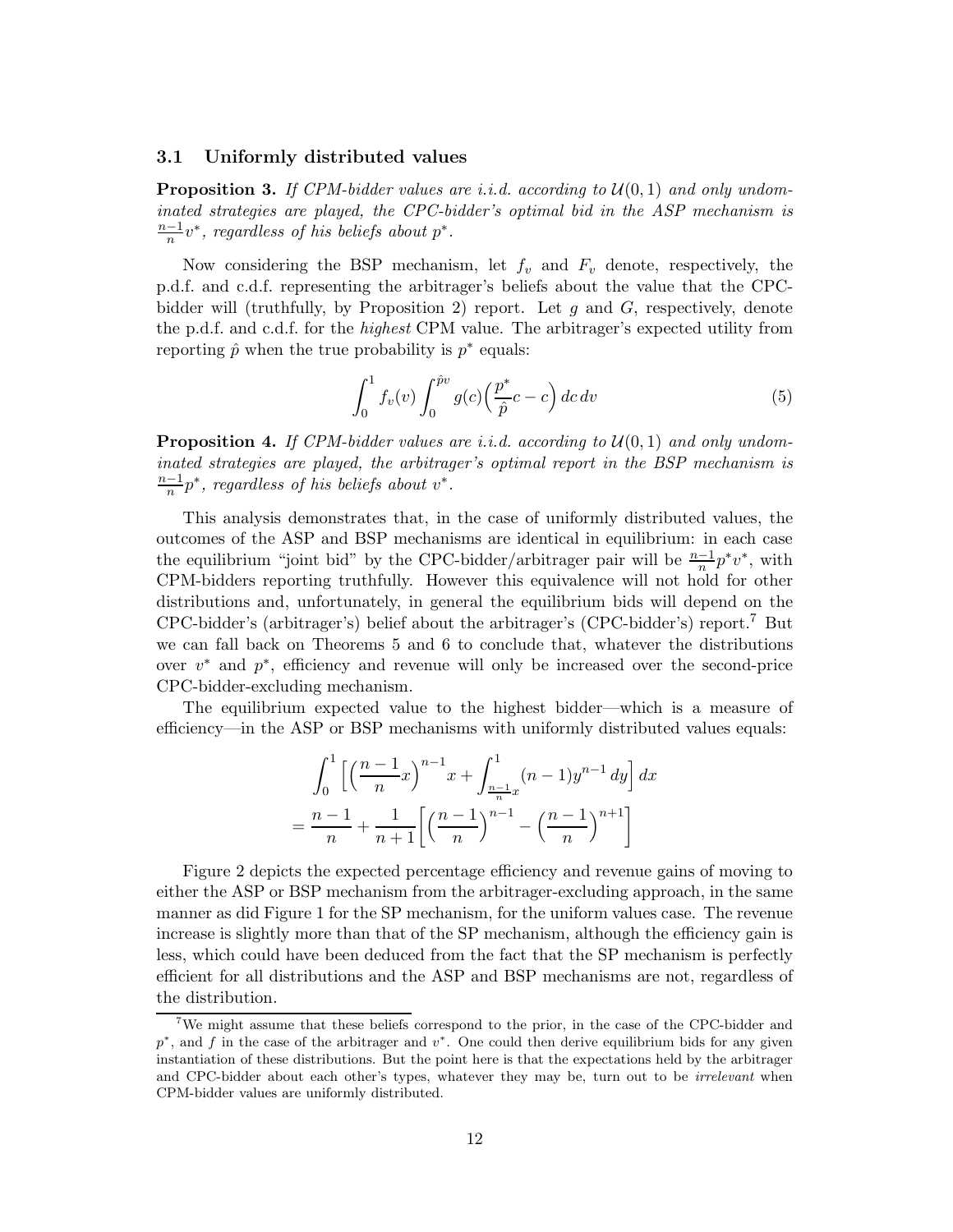

Figure 2: Expected revenue and efficiency gains of allowing a single CPC-bidder and arbitrager to participate under the ASP and BSP mechanisms, for uniformly distributed values. The dashed line represents the efficiency improvement achieved by the SP mechanism, which always allocates the impression efficiently.

# **4 Generalizations**

Perhaps the two most important ways in which the setting we've considered thus far can be generalized are: allowing for multiple CPC-bidders, and allowing for multiple arbitragers. To handle incentives with these generalizations we will have to use somewhat more complex mechanisms, but the basic analysis at play with respect to the SP mechanism and the single CPC-bidder/arbitrager setting continues to hold. We now let C denote the *set* of (CPC) bidders only willing to pay-per-click, and let R denote the set of arbitragers.

### **4.1 Multiple CPC-bidders, each with one arbitrager**

We first consider the case where CPC-bidders and arbitragers come in pairs, so there is no competition amongst arbitragers for any given CPC-bidder, but there is competition between CPC-bidder/arbitrager pairs. We call this the *captive arbitrager* setting.

**Definition 5.** (SP mechanism for captive arbitrager settings (SP-ca)) *Each CPC-bidder*  $c \in C$  *announces* a value-per-click  $\hat{v}_c$ , each arbitrager  $r_c \in R$  *announces a probability-of-click*  $\hat{p}_c$  *for his associated CPC-bidder c, and each CPM-bidder*  $i \in I$ *announces a value-per-impression*  $b_i$ *. Let*  $b_c$  *denote*  $\hat{p}_c \hat{v}_c$  *for each*  $c \in C$ *, let* b *denote the set of bids*  $\{b_j\}_{j \in I \cup C}$ *, and let*  $h \in \arg \max_{j \in I \cup C} b_j$ *, breaking ties arbitrarily.* 

- If  $h \in I$ : the impression is allocated to bidder h who pays  $b^{(2)}$ .
- *Alternatively if*  $h \in C$ *: the impression is allocated to bidder* h and arbitrager  $r_h$ *pays*  $b^{(2)}$ . If the impression is clicked, additionally h pays  $\frac{b^{(2)}}{\hat{p}_h}$  and  $r_h$  is paid  $\hat{v}_h$ .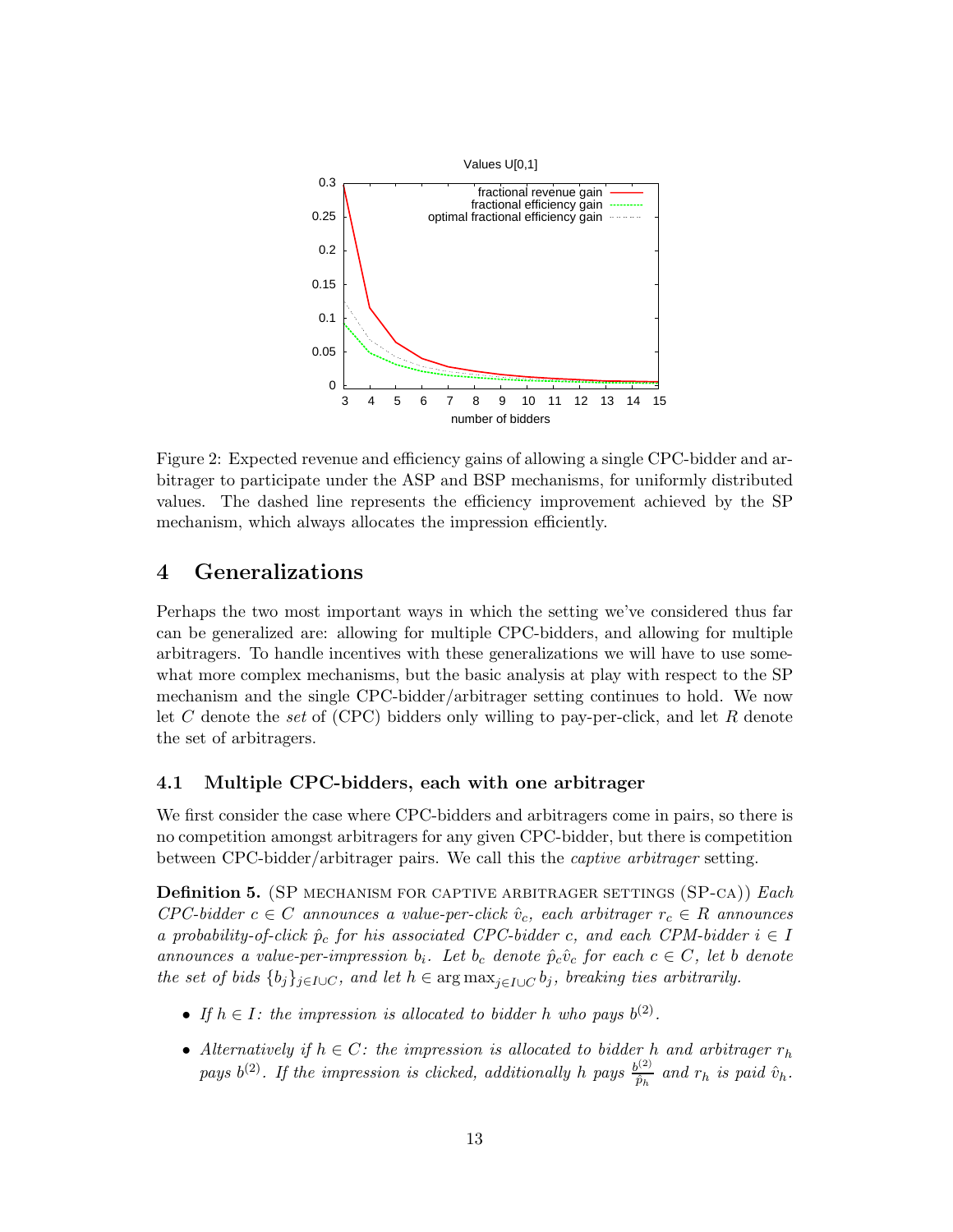**Theorem 7.** *The* SP-ca *mechanism is truthful and efficient in dominant strategies for the captive arbitrager setting, for any number of CPC-bidder/arbitrager pairs.*

#### **4.2 Multiple CPC-bidders, one arbitrager for all**

We now consider the case where there is a single arbitrager that can potentially pair up with more than one CPC-bidder; we call this the *sole arbitrager* setting. We assume that any given CPC-bidder's click-probability is completely independent of that of any other CPC-bidders (this eliminates the possibility of a "winner's curse" effect that the arbitrager may otherwise need to correct for).

Whereas in the previous setting we could base the arbitrager's payment on bids by CPC-bidders (since his reports had no interaction with any CPC bids except one), here instead we must charge the arbitrager based only on CPM bids, though CPC-bidders can still be charged based on other CPC bids.

**Definition 6.** (SP mechanism for sole arbitrager settings (SP-sa)) *Each*  $CPC-bidder$   $c \in C$  *announces a value-per-click*  $\hat{v}_c$ *, the arbitrager announces a probability-of-click*  $\hat{p}_c$  *for each CPC-bidder c, and each CPM-bidder*  $i \in I$  *announces a value-per-impression*  $b_i$ *. Let*  $b_c$  *denote*  $\hat{p}_c \hat{v}_c$  *for each*  $c \in C$ *, let b denote the set of bids*  ${b_j}_{j \in I \cup C}$ *, and let*  $h \in \arg \max_{j \in I \cup C} b_j$ *, breaking ties arbitrarily.* 

- If  $h \in I$ : the impression is allocated to bidder h who pays  $b^{(2)}$ .
- *Alternatively if* h ∈ C*: the impression is allocated to bidder* h *and the arbitrager*  $pays \ \max_{i \in I} b_i$ . If the impression is clicked, additionally h pays  $\frac{b^{(2)}}{\hat{p}_h}$  and the  $arbitrager$  *is paid*  $\hat{v}_h$ *.*

The key difference from the SP-ca mechanism is that in the SP-sa mechanism the arbitrager pays the maximum CPM bid rather than the maximum bid overall.

**Theorem 8.** *The* SP-sa *mechanism is truthful and efficient in dominant strategies for the sole arbitrager setting, for any number of CPC-bidders.*

We note that in the case where there are no CPM-bidders, the SP-sa mechanism will run a deficit: the unconditional payments reduce to zero and, letting  $h \in \arg \max_{j \in C} p_j^* v_j$ , in the truthful equilibrium the expected on-click payments equal  $\max_{j\in C\setminus\{h\}} p_j^* v_j - p_h^* v_h$ , which is less than 0 except in the case of a tie. Since in this scenario the arbitrager plays a role in every bid for the impression, it is somewhat akin to a single-bidder scenario, and it can be show that dominant strategy efficiency is impossible to achieve with a budget balanced mechanism that is ex post individually rational for the bidders and provides incentives to the arbitrager to participate. Thus in a world where CPM-bidders are rare and there is only a single arbitrager, budget concerns may compel one to adopt an extension of one of the inefficient mechanisms described in Section 3.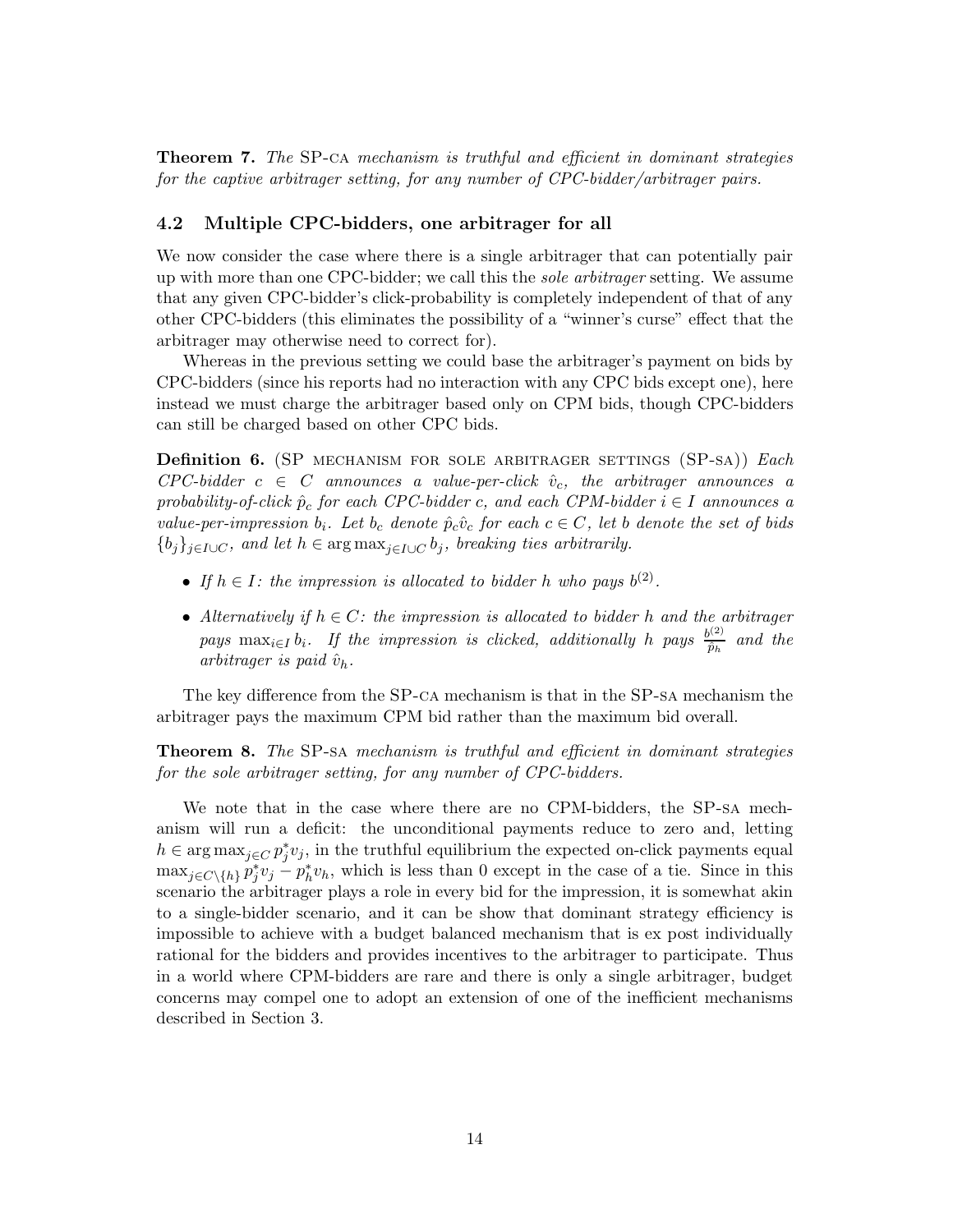#### **4.3 Multiple CPC-bidders and multiple arbitragers**

We finally consider the most general setting, in which there are multiple CPC-bidders and multiple arbitragers, with each arbitrager potentially predicting the probabilityof-click for more than one (or even all) of the CPC-bidders. We call this the *many arbitrager* setting. For any arbitrager  $r \in R$ ,  $C_r$  will denote the set of CPC-bidders for whom  $r$  submits a prediction bid. In this model where more than one arbitrager may submit a prediction regarding each CPC-bidder's probability-of-click, there may be varying estimates, a result of different information held by the different arbitragers. There is an allocation that is efficient with respect to the totality of signals held across arbitragers about each CPC-bidder, but we do not propose a mechanism that seeks to pool information in this way. Instead, we seek a strategyproof mechanism that selects a single arbitrager for each CPC-bidder, and is efficient with respect to the information held by each arbitrager about the CPC-bidder it has been paired with. The arbitragers are paired with CPC-bidders in a way that is independent of bids and predictions, which makes the presence of other potential arbitragers for each CPCbidder irrelevant from an incentives perspective; strategyproofness then holds by the same reasoning applied in Theorems 1 and 7.

**Definition 7.** (SP mechanism for many arbitrager settings (SP-ma)) *Each*  $CPC-bidder$   $\in$  C announces a value-per-click  $\hat{v}_c$ , each arbitrager  $r \in R$  announces a *probability-of-click*  $\hat{p}_{r,c}$  *for each CPC-bidder*  $c \in C_r$  *(where*  $C_r$  *can be defined arbitrarily by* r), and each CPM bidder  $i \in I$  announces a value-per-impression  $b_i$ .

• For each  $c \in C$ , let  $R_c$  denote  $\{r \in R : c \in C_r\}$ . For each  $c \in C$ , an  $r_c \in R_c$ *is chosen according to a decision rule that is independent of reported values and click probabilities.*

*Let*  $b_c$  *denote*  $\hat{p}_{r_c,c}$   $\hat{v}_c$  *for each*  $c \in C$ *, let b denote the set of bids*  $\{b_j\}_{j \in I \cup C}$ *, and let*  $h \in \arg \max_{j \in I \cup C} b_j$ , breaking ties arbitrarily.

- If  $h \in I$ : the impression is allocated to bidder h who pays  $b^{(2)}$ .
- *Alternatively if*  $h \in C$ *: the impression is allocated to bidder* h and arbitrager  $r_h$  $pays$   $\max_{i \in I \cup \{c \in C: r_c \neq r_h\}} b_i$ *. If the impression is clicked, additionally* h *pays*  $\frac{b^{(2)}}{\hat{p}_{r_h}}$  $and r_h$  *is paid*  $\hat{v}_h$ *.*

**Theorem 9.** *The* SP-ma *mechanism is strategyproof in the many arbitrager setting.*

The SP-ma mechanism specifies selecting an arbitrager for each CPC-bidder independent of the reported predictions, but this need not equate with selection at random. Zooming out from our formal static model, in practice each impression auction takes place in a broader context of the ongoing allocation of millions of impressions per day. Some arbitragers may have access to stronger signals than others, and evidence of this may accumulate over time. One possibility in choosing arbitragers is to discriminate amongst them based on previous predictive accuracy (e.g., if r won with an estimated click probability of  $0.7$  one thousand times and, of those, seven hundred led to clicks, r has been very accurate). This introduces a new consideration for strategic arbitragers,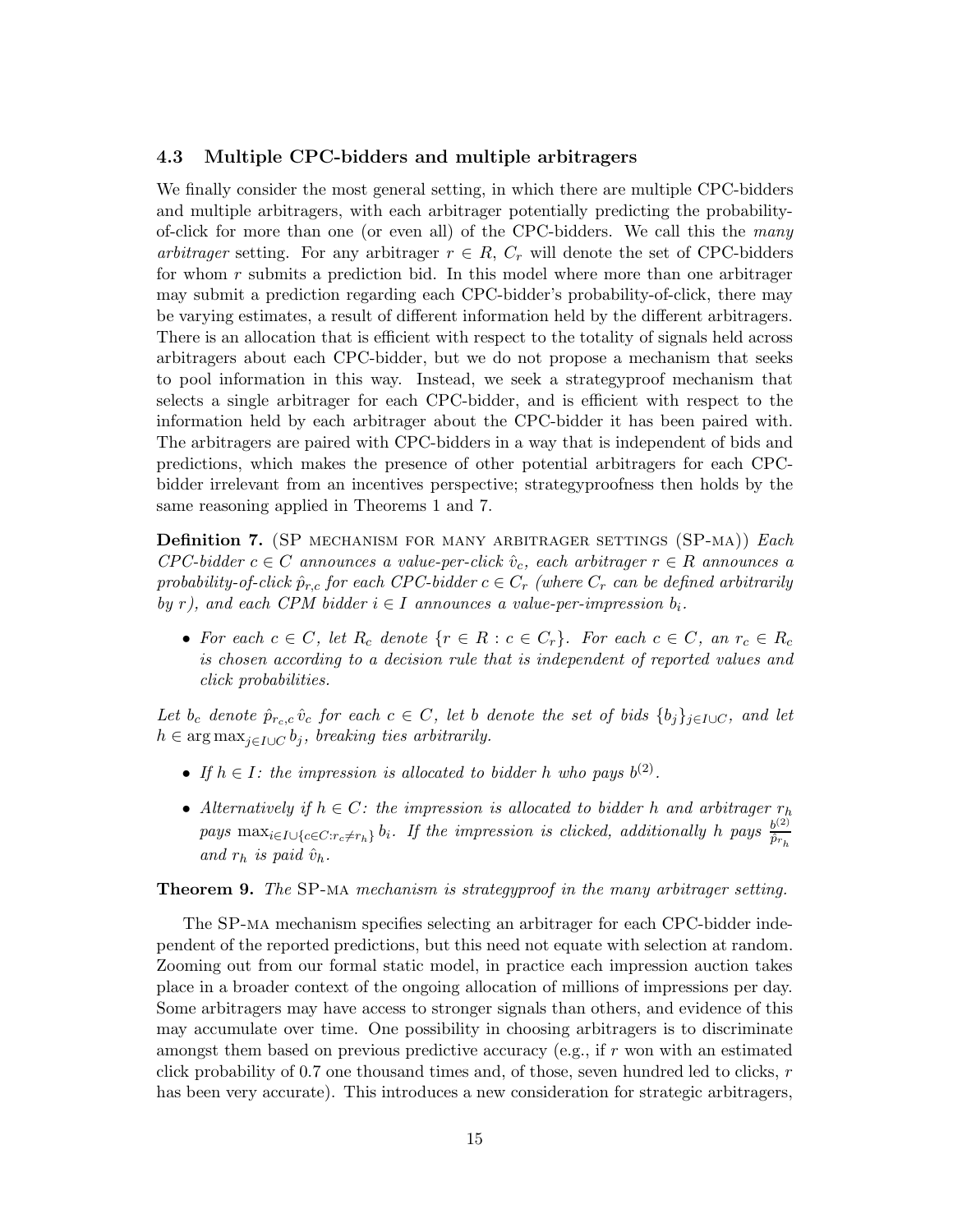but it only presents a bias towards *accurate* prediction, which corresponds perfectly with *truthful* prediction given our model.

Another approach is to not choose arbitragers independent of their bids, but instead to favor those who announce *higher* predictions. Creating a bias for over-estimation in this way would not lead to any decrease in revenue for the publisher, though it would break strategyproofness and may decrease efficiency somewhat. If the maximum prediction is selected, arbitragers now face a tradeoff of wanting to be highest (to be selected) and wanting to be accurate, which will lead the winner to be overoptimistic, reducing efficiency. Another factor that would come into play if arbitragers have imperfect information is the winner's curse: if each arbitrager believes the *average* of all arbitragers' beliefs is a better estimate than their own individual estimate, this provides an incentive to submit a lower bid.

# **5 Empirical analysis**

In this section we perform an empirical evaluation of the mechanisms introduced in the paper, specifically evaluating the monotone hazard rate assumption, and the nondecreasing revenue claim of Theorem 2. We find that while the hazard rate assumption does *not* hold for very low bids, the proposed mechanism is nevertheless revenue positive.

#### **5.1 Data**

The data used for the experiments is a random sample from six days of live traffic on the RightMedia Exchange (RMX) collected over two months in 2011. At the time of writing, RMX is the largest ad exchange in the industry with over ten billion transactions daily (see http://rightmedia.com/about). The final dataset consists of approximately 1.5 million events, each corresponding to an auction for an ad placement. For each auction event we recorded all of the valid advertiser bids submitted to the publisher (i.e. those satisfying the supply and demand constraints), as well as the campaign type of the advertiser, i.e., whether they are a CPM or a CPC bidder.

#### **5.2 Hazard rate**

To investigate the hazard rate assumption, we computed the empirical distribution of all of the bids across all of the auctions. While the hazard rate is essentially constant for bids above \$0.01 (per-impression bid), it is *decreasing* for the very low bids, as shown in Figure 3. We note that the presence of these low bids cannot be easily discounted, since they represent a sizable portion of all submitted bids. At the same time, in practice publishers often set up reserve prices that exclude exactly the bids that violate the hazard rate assumption.

#### **5.3 Revenue and efficiency impact**

The monotone hazard rate assumption forms a sufficient but not necessary condition for non-decreasing expected revenue in the presence of the arbitrager. To check whether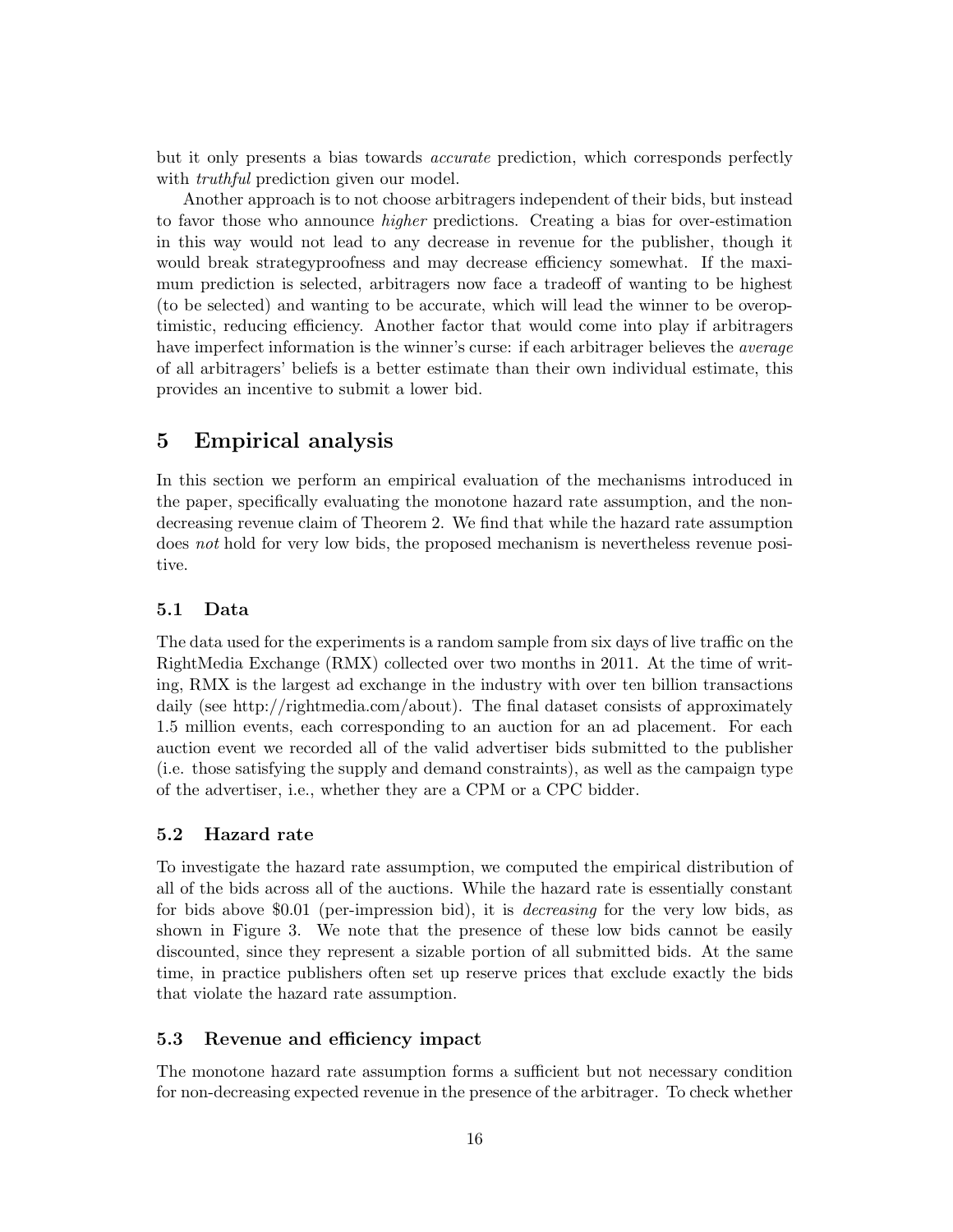

Figure 3: The hazard rate for low bid values.

the SP mechanism yields greater expected revenue than the second-price CPC-bidderexcluding mechanism, we used the collected auction data to calculate the revenues under different mechanisms.

Each auction consists of a set of bids, each in terms of expected value for the impression; some bids are CPM (the greatest of which corresponds to  $b^{(1)}$  in our notation), and some are CPC and constituted by a click-value  $(v_i)$ , for bidder j) multiplied by a click-probability estimate  $(p_i)$  provided by RMX.<sup>8</sup> The quantities of interest for each auction are the revenue and efficiency gains from moving to the SP mechanism from a standard second-price auction among only CPM bidders. When there is more than one CPC-bidder, we assume each has a different arbitrager, and thus the relevant comparison mechanism would be SP-ca. In either case, if the high bidder is a CPCbidder, the revenue *gain* equals two times the second highest overall bid (where a CPC "bid" means  $p_i v_j$  here), minus the highest overall bid, minus the second highest CPM bid (see Section 4.1); and the efficiency gain equals the highest overall bid minus the highest CPM bid. Alternatively if a CPM bidder wins, the revenue gain equals the difference between the highest CPC bid and the second highest CPM bid, or 0 if this is negative. Table 1 provides two examples to illustrate these calculations, one with four bidders (two of whom are CPC) and another with three bidders (one of whom is CPC).

We note that a genuine evaluation of the CPC-bidder-excluding mechanism is difficult, for a couple reasons. First, though we would like to evaluate the impact of the mechanism on cases where the publisher refused CPC bids, this is not possible because in such cases no data on the excluded bids is available.<sup>9</sup> So instead we look at cases

<sup>&</sup>lt;sup>8</sup>RMX provides click probabilities which form the basis for CPC-payment second pricing in cases where publishers are willing to accept payment per click. However, other major exchanges do not provide this service; and even in the case of RMX, bringing better-informed third-parties into the system would improve efficiency.

<sup>9</sup>Further complicating matters is the fact that whether CPC bids were excluded from a given auction is unobservable; if CPC bids appear in the bid log for an auction then we know the publisher accepted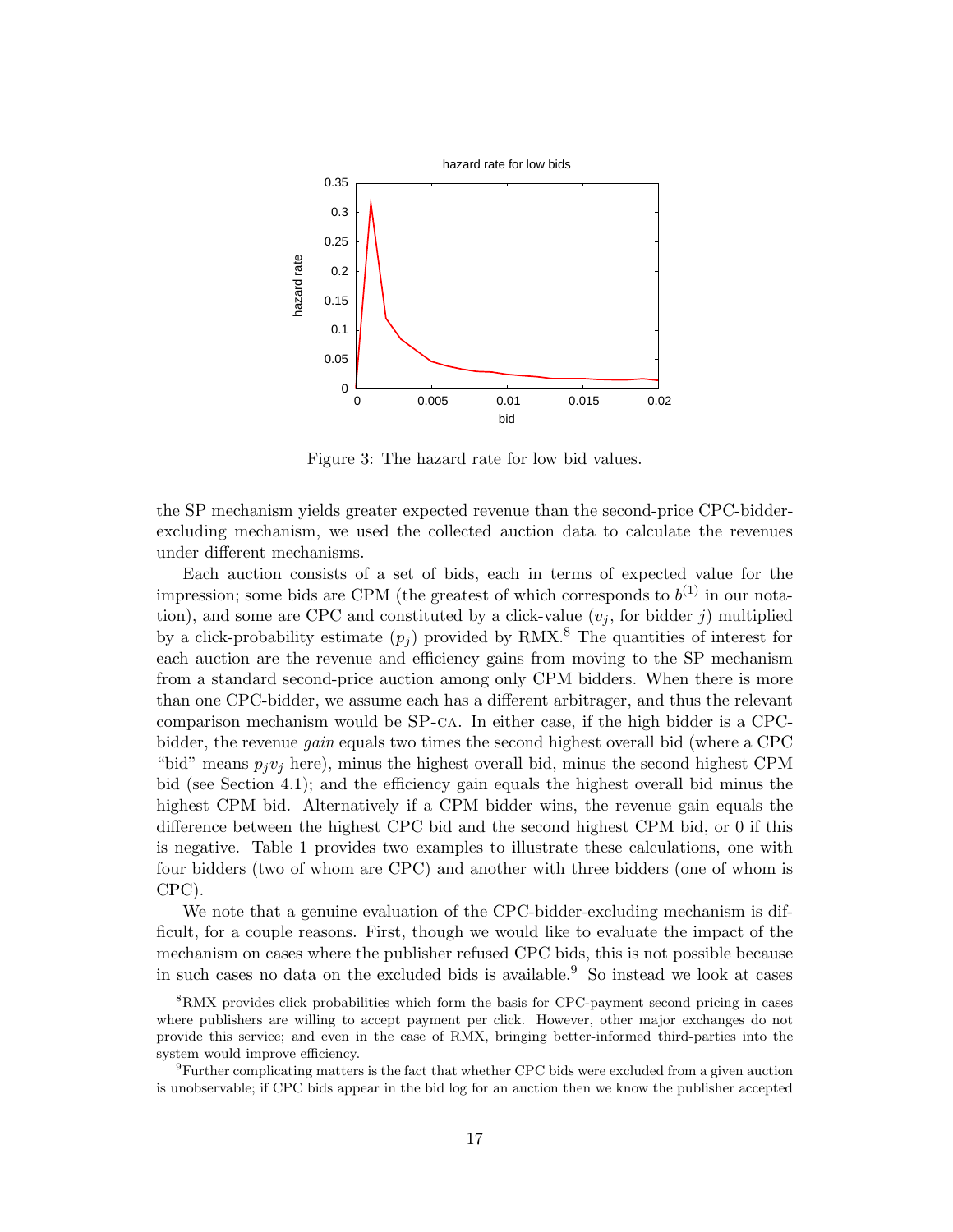|                  | Bidder type   Bid-per-impression |                  | Bidder type   Bid-per-impression |
|------------------|----------------------------------|------------------|----------------------------------|
| CPC              | $0.04 \cdot 40 = 16$             |                  |                                  |
|                  |                                  | <b>CPM</b>       | 20                               |
| CPC <sup>1</sup> | $0.02 \cdot 60 = 12$             | CPC <sup>1</sup> | $0.05 \cdot 30 = 15$             |
| <b>CPM</b>       |                                  |                  |                                  |
|                  |                                  | <b>CPM</b>       | 19                               |
| CPM              |                                  |                  |                                  |

Table 1: Two auction examples illustrating the nature of the dataset and the measures we apply to it. In the first auction (left), the expected revenue gain from the SP mechanism over the CPC-bidder-excluding mechanism equals  $2 \cdot 12 - 16 - 3 = 5$  and the efficiency gain equals  $16 - 9 = 7$ . In the second auction (right), the revenue gain equals  $15 - 12 = 3$  and the efficiency gain is 0.

where CPC bids *were* accepted, where we have the full set of submitted CPM and CPC bids, and use results there to drawn an inference about the expected effect in cases where the publisher is unwilling to accept CPC bids and the arbitrager becomes critical.<sup>10</sup> Another difficulty stems from the fact that it is impossible to determine whether "CPC bidders" would have stayed out of the auction or instead submitted CPM bids if such was there only option—faced with an exclusionary mechanism some of the CPC-bidders may switch to being CPM-bidders and take on the CPC-CPM conversion risk, rather than be locked out of the auction completely. Motivated by this ambiguity, we simulated the two mechanisms in two scenarios, each representing an opposite end of the spectrum with respect to whether a CPC-bidder would be willing to bid CPM in the CPC-bidder-excluding mechanism:

- 1. *All.* In this scenario we assume that all of the CPC-bidders remain CPC, and thus do not appear in the CPC-bidder-excluding mechanism.
- 2. *Random.* In this scenario we assume that a single randomly chosen CPC-bidder remains CPC, while all others become CPM-bidders.

We present both the average revenue and efficiency gains in Table 2, as a percentage increase of moving to the SP mechanism from the CPC-bidder-excluding mechanism. Due to the methodological challenges described above, the most prudent interpretation of these numbers will focus on the *signs* (which, happily, are mostly positive), rather than taking the magnitude as an indication of the expected revenue and efficiency impact for the exchange as a whole.

Under the *All* scenario, the SP mechanism provided more revenue to the publisher on each day. In the stricter *Random* scenario the results were mixed, with the overall gain fluctuating between  $\pm 1\%$ .

CPC bidders, otherwise it could be either that CPC bidders were excluded or none showed up at the auction.

 $10\text{A}$ n assumption that bids (and bid types) are identically distributed across CPC-bid-accepting and CPC-bid-excluding auctions would validate this inference.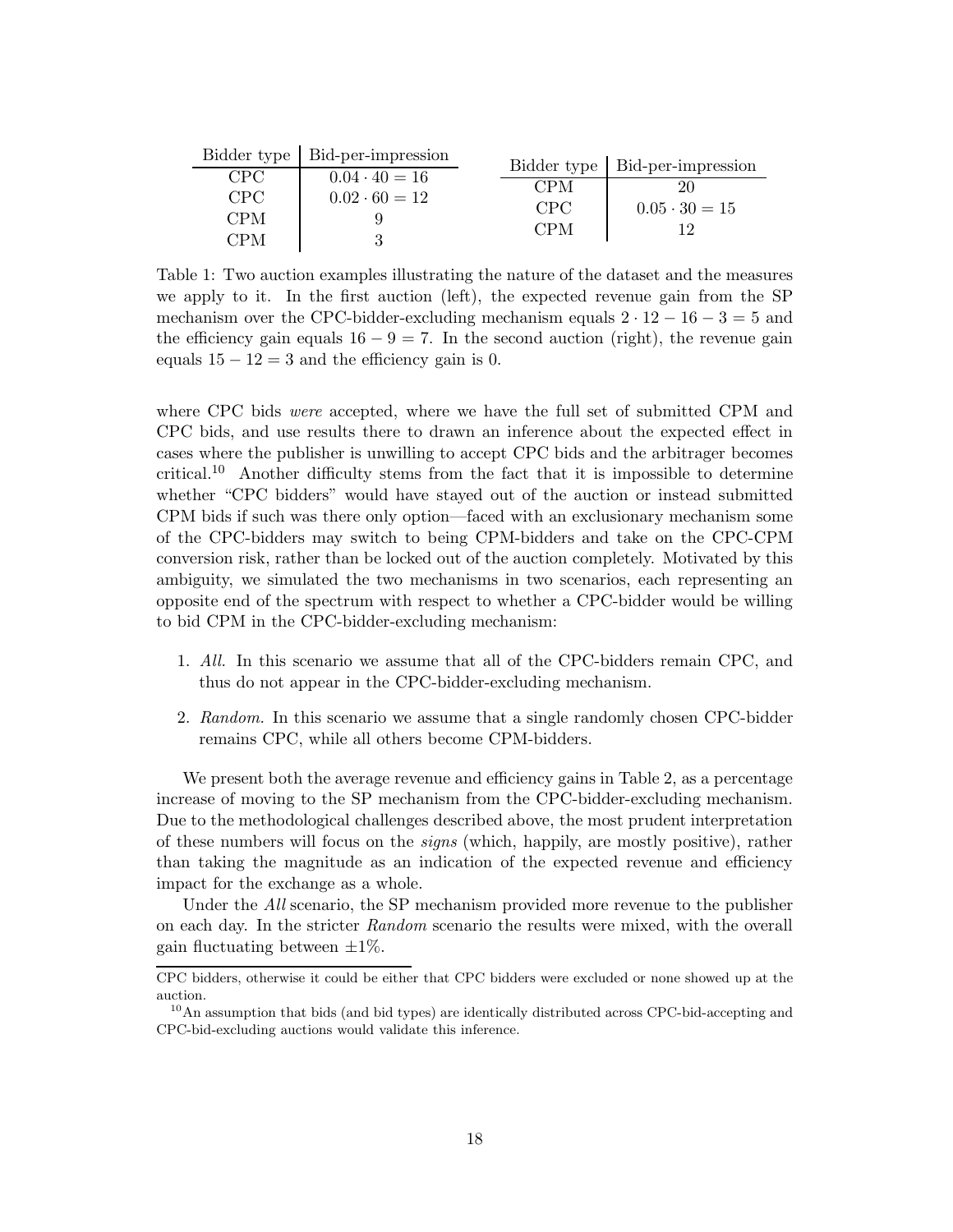| Metric     |        |          |         |       |       |         |          | Scenario $\parallel$ Day 1 $\parallel$ Day 2 $\parallel$ Day 3 $\parallel$ Day 4 $\parallel$ Day 5 $\parallel$ Day 6 $\parallel$ Avg. over all days |
|------------|--------|----------|---------|-------|-------|---------|----------|-----------------------------------------------------------------------------------------------------------------------------------------------------|
| Revenue    | All    | 11.34    | 4.01    | 19.24 | 13.50 | 8.25    |          | 7.62                                                                                                                                                |
|            | Random | $1.00\,$ | $-1.80$ | 0.68  | 0.47  | $-0.90$ | 0.08     | 0.002                                                                                                                                               |
| Efficiency | All    | 4.40     | 3.61    | 3.67  | 2.48  | 5.30    | 0.44     | 2.42                                                                                                                                                |
|            | Random | 0.31     | 1.32    | 0.15  | 0.05  | 0.93    | $0.02\,$ | 0.26                                                                                                                                                |

Table 2: Empirical revenue and efficiency changes (in  $\%$ ) after moving to mechanism SP, for 6 days over the course of two months. The last column is the average over all auctions for the 6 days, and since some days had more auction samples than others, this is not identical to the sample average of the numbers in each row.

### **6 Conclusion**

Given a perfect estimator of whether any particular ad will be clicked, including as many bidders as possible in an ad auction is ideal from an efficiency standpoint. Advertisers often prefer to bid on a CPC basis, while publishers can and do refuse CPC bids in favor of CPM bids. The mismatch between preferred payments can be resolved satisfactorily with intermediaries serving an arbitrage role and making appropriate CPC-pricing possible with their private click-probability information. We provided an efficient mechanism in which truthful reporting is a dominant strategy for all parties, including arbitragers. There is reason to be optimistic about the revenue impact to publishers, since for any value distribution with a monotonically increasing hazard rate, expected revenue will increase. We also provided two mechanisms which never reduce publisher revenue, while still increasing efficiency.

The empirical picture is less definitive. We found a mixed revenue-impact with respect to real bid data from Yahoo's Right Media Exchange. This could be because of the nature of the bid distribution (which does not satisfy the hazard condition), but there are other factors to consider. In practice no arbitrager is a perfect predictor, and the prediction engine at work in the RMX data—which estimates click-probabilities for CPC-bidders—is imperfect. There is reason to believe this issue may be especially relevant in our data, because at the time the data was collected the prediction engine in use was relatively new and experimental.

Important directions for future work include, first, verifying that despite inevitably imperfect click-prediction, efficiency is increased by including CPC-bidders and arbitragers; and second, achieving a better understanding of the factors that determine whether moving to the efficient mechanism will increase publisher revenue. Future work should also more thoroughly address how to structure allocation decisions in a context of multiple CPC-bidders and competing arbitragers with imperfect predictions.

### **References**

[Abraham *et al.*, 2011] Ittai Abraham, Susan Athey, Moshe Babaioff, and Michael Grubb. Peaches, lemons, and cookies: Designing auction markets with dispersed information. Harvard University (unpublished), 2011.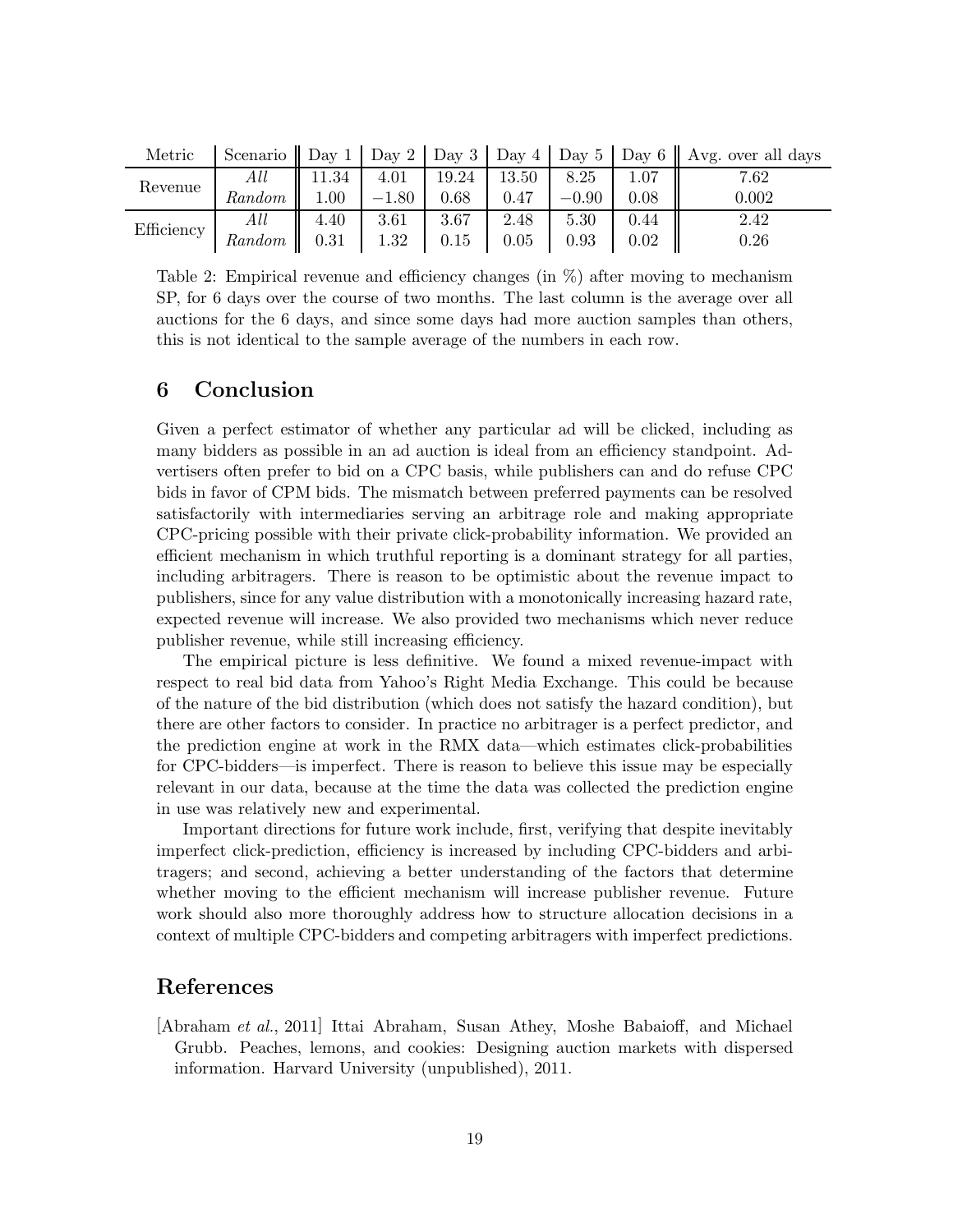- [Arrow, 1971] Kenneth J. Arrow. Insurance, risk and resource allocation. *Essays in the Theory of Risk-Bearing*, pages 134–143, 1971.
- [Bu *et al.*, 2008] Tian-Ming Bu, Xiaotie Deng, and Qi Qi. Arbitrage opportunities across sponsored search markets. *Theoretical Computer Science*, 407:182–191, November 2008.
- [Chakraborty *et al.*, 2010] Tanmoy Chakraborty, Eyal Even-Dar, Sudipto Guha, Yishay Mansour, and S. Muthukrishnan. Selective call out and real time bidding. In Amin Saberi, editor, *WINE*, volume 6484 of *Lecture Notes in Computer Science*, pages 145–157. Springer, 2010.
- [de Finetti, 1974] Bruno de Finetti. *Theory of Probability*. Wiley, New York, 1974.
- [Fama and French, 2004] Eugene F. Fama and Kenneth R. French. The capital asset pricing model: Theory and evidence. *The Journal of Economic Perspectives*, 18(3):25–46, 2004.
- [Feldman *et al.*, 2010] Jon Feldman, Vahab S. Mirrokni, S. Muthukrishnan, and Mallesh M. Pai. Auctions with intermediaries: extended abstract. In David C. Parkes, Chrysanthos Dellarocas, and Moshe Tennenholtz, editors, *Proceedings of the 11th ACM Conference on Electronic Commerce (EC-10)*, pages 23–32. ACM, 2010.
- [Karni, 2009] Edi Karni. A mechanism for eliciting probabilities. *Econometrica*, 77(2):603–606, 2009.
- [Merton, 1987] Robert C. Merton. A simple model of capital market equilibrium with incomplete information. *Journal of Finance*, 42(3):483–510, 1987.
- [Muthukrishnan, 2009] S. Muthukrishnan. Ad exchanges: Research issues. In Stefano Leonardi, editor, *WINE*, volume 5929 of *Lecture Notes in Computer Science*, pages 1–12. Springer, 2009.
- [Myerson and Satterthwaite, 1983] Roger Myerson and Mark A Satterthwaite. Efficient mechanisms for bilateral trading. *Journal of Economic Theory*, 28:265–281, 1983.
- [Savage, 1971] Leonard Jimmie Savage. Elicitation of personal probabilities and expectations. *Journal of the American Statistical Association*, 66:783–801, 1971.

# **Appendix**

In this Appendix we provide the proofs of all results stated in the main text.

**Theorem 1.** *The SP mechanism is truthful and efficient in dominant strategies.*

*Proof.* We will show that no agent can ever gain by bidding other than his true value (strategyproofness), which, given the allocation rule, entails dominant strategy efficiency. For every CPM bidder strategyproofness is immediate because the auction faced is a standard Vickrey auction.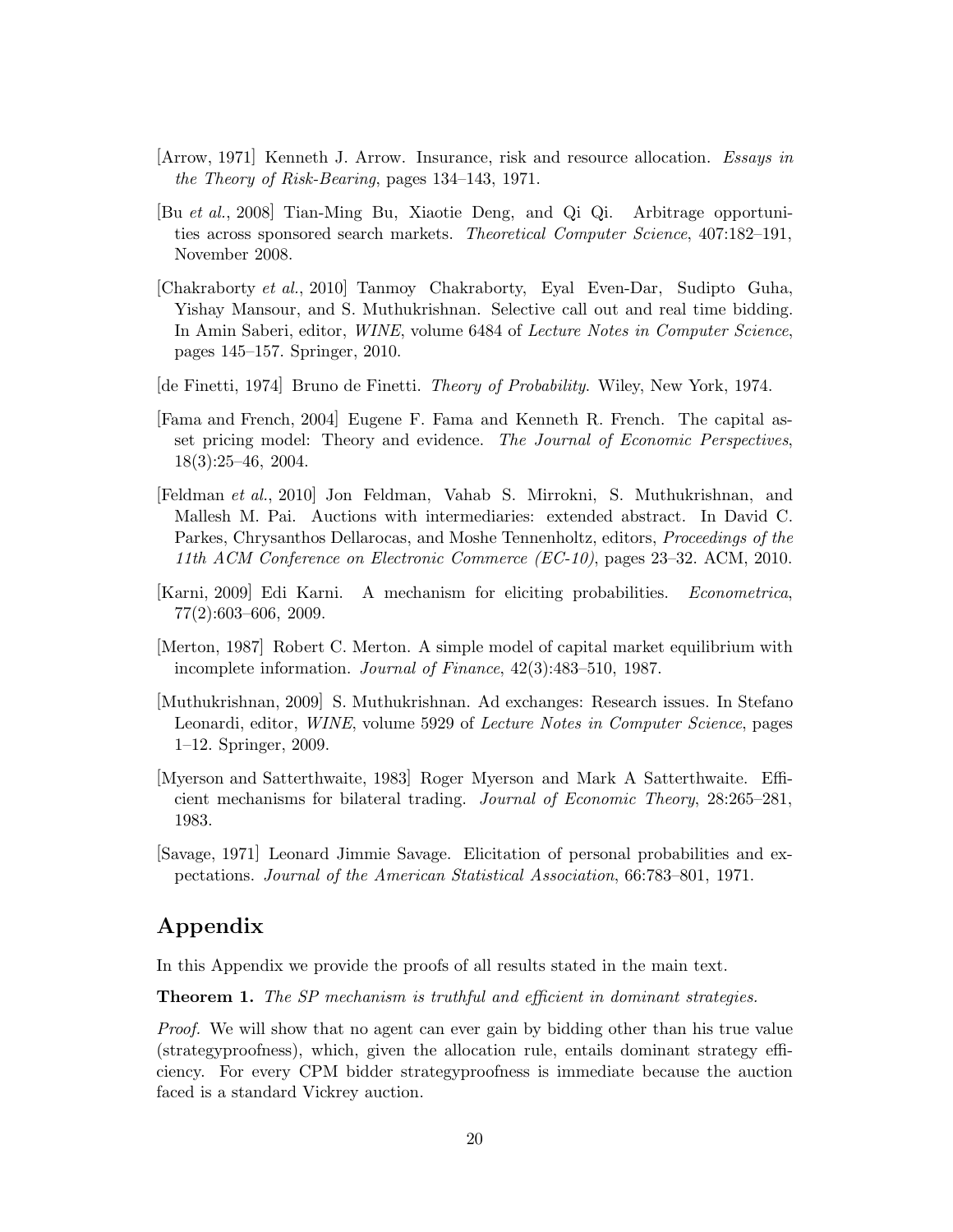Considering the CPC-bidder and the arbitrager, whether they win the auction depends on the *product* of their reports. First take the CPC-bidder's perspective and consider arbitrary report  $\hat{p}$  for the arbitrager and any bids b by the CPM-bidders. The CPC-bidder obtains value  $v^*$  on click and 0 otherwise. Conditional on being allocated the impression his expected utility will be:

$$
p^* \left( v^* - \frac{b^{(1)}}{\hat{p}} \right) \tag{6}
$$

Given an allocation decision, the payment the CPC-bidder makes is independent of his bid, and, given Expression (6), his utility is maximized by being allocated the impression if and only if  $v^* \geq b^{(1)}/\hat{p}$ . Reporting  $\hat{v} = v^*$  achieves this, and thus truthful reporting is a dominant strategy.

Now take the arbitrager's perspective and consider arbitrary bid  $\hat{v}$  for the CPCbidder and bids b by the CPM-bidders. If allocated the impression the arbitrager obtains expected utility  $p^*\hat{v}-b^{(1)}$  (he pays  $b^{(1)}$  for sure and receives  $\hat{v}$  with probability p<sup>∗</sup>). Given an allocation decision, the payment he receives is independent of his bid, and therefore the arbitrager's utility is maximized if he is allocated the impression if and only if  $p^*\hat{v} \geq b^{(1)}$ . Reporting  $\hat{p} = p^*$  achieves this, and thus truthful reporting is a dominant strategy.  $\Box$ 

**Theorem 2.** *When all agent values are i.i.d. according to a distribution with monotonically increasing hazard rate, the SP mechanism yields greater expected revenue than the second-price CPC-bidder-excluding mechanism.*

*Proof.* We need to show that for arbitrary distribution F satisfying the hazard rate condition,  $3\mathcal{E}_2 - \mathcal{E}_1 - 2\mathcal{E}_3 \geq 0$ . Equivalently,  $2(\mathcal{E}_2 - \mathcal{E}_3) - (\mathcal{E}_1 - \mathcal{E}_2) \geq 0$ . We can express  $\mathcal{E}_1$  as:

$$
\mathcal{E}_1 = n \int F(x)^{n-1} f(x) x \, dx
$$

We can express  $\mathcal{E}_2$  as:

$$
\mathcal{E}_2 = n(n-1) \int (1 - F(x)) F(x)^{n-2} f(x) x \, dx
$$
  
=  $n \left[ F(x)^{n-1} (1 - F(x)) x \Big|_0^{\infty} - \int F(x)^{n-1} \Big( -xf(x) + (1 - F(x)) \Big) \, dx \right]$   
=  $n \int F(x)^{n-1} f(x) x \, dx - n \int F(x)^{n-1} (1 - F(x)) \, dx$   
=  $\mathcal{E}_1 - n \int F(x)^{n-1} (1 - F(x)) \, dx$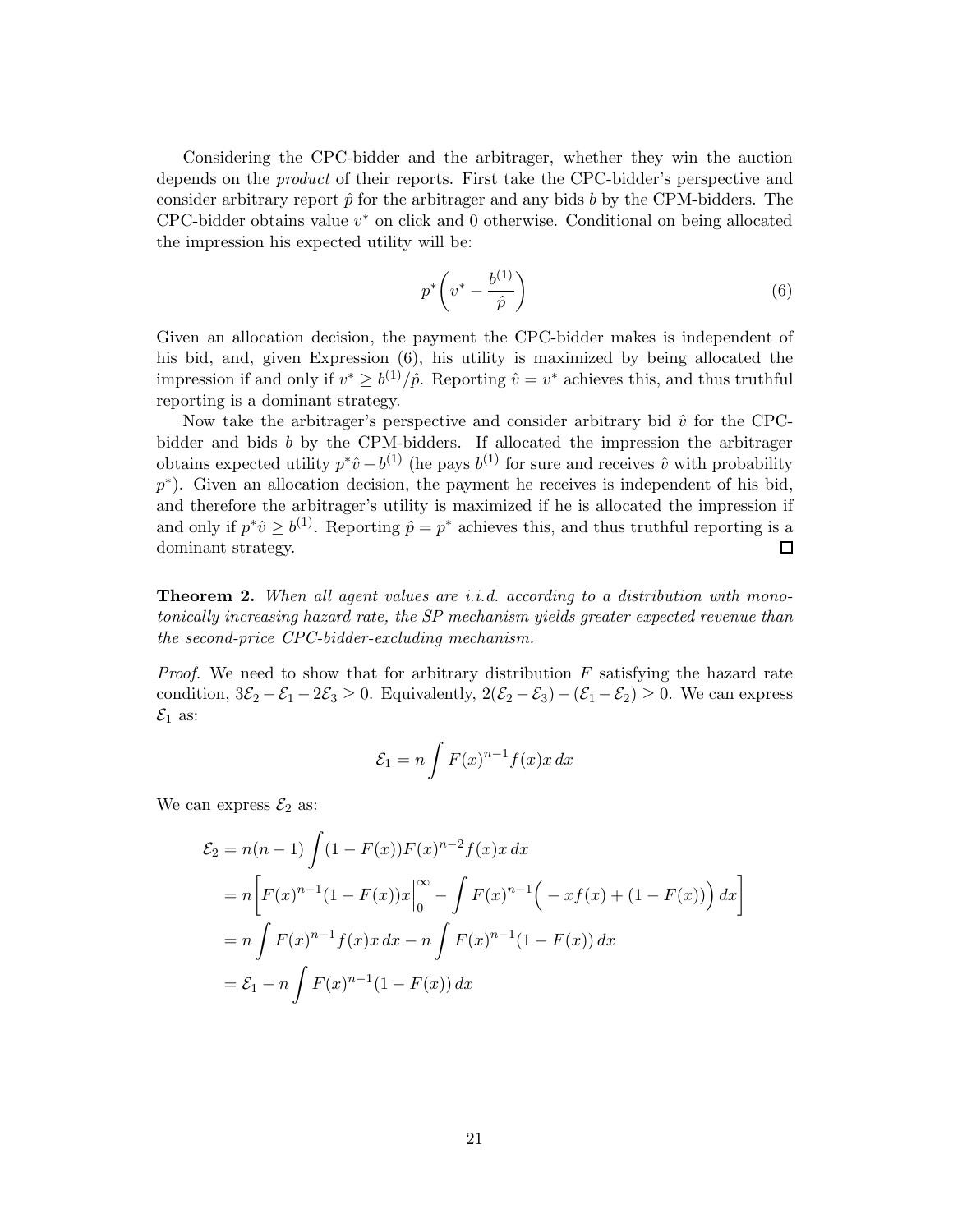In a similar manner,

$$
\mathcal{E}_3 = \frac{n(n-1)(n-2)}{2} \int (1 - F(x))^2 F(x)^{n-3} f(x) x \, dx
$$
  
= 
$$
\frac{n(n-1)}{2} \Big[ F(x)^{n-2} (1 - F(x))^2 x \Big|_0^\infty - \int F(x)^{n-2} \left( (1 - F(x))^2 - 2x (1 - F(x)) f(x) \right) \, dx \Big]
$$
  
= 
$$
n(n-1) \int x F(x)^{n-2} (1 - F(x)) f(x) \, dx - \frac{n(n-1)}{2} \int F(x)^{n-2} (1 - F(x))^2 \, dx
$$
  
= 
$$
\mathcal{E}_2 - \frac{n(n-1)}{2} \int F(x)^{n-2} (1 - F(x))^2 \, dx
$$

So  $2(\mathcal{E}_2 - \mathcal{E}_3) = n(n-1) \int F(x)^{n-2} (1 - F(x))^2 dx$  and  $(\mathcal{E}_1 - \mathcal{E}_2) = n \int F(x)^{n-1} (1 F(x)$  dx. Then the expected revenue gain,  $2(\mathcal{E}_2 - \mathcal{E}_3) - (\mathcal{E}_1 - \mathcal{E}_2)$ , is

$$
n(n-1)\int F(x)^{n-2}(1-F(x))^2 dx - n \int F(x)^{n-1}(1-F(x)) dx
$$
  
=  $n \int F(x)^{n-2}(1-F(x))((n-1)(1-F(x))-F(x)) dx$   
=  $n \int F(x)^{n-2}(1-F(x)) (n-1-nF(x)) dx$   
=  $\frac{n}{n-1} \int (n-1)F(x)^{n-2} f(x) \left[ \frac{1-F(x)}{f(x)} \cdot (n-1-nF(x)) \right] dx$  (7)

Note that  $(n-1)F(x)^{n-2}f(x)$  is a density, as

$$
\int (n-1)F(x)^{n-2}f(x) dx = F(x)^{n-1}\Big|_0^\infty = 1
$$

Let  $p_x = (n-1)F(x)^{n-2}f(x)$ . Then Eq. (7) can be rewritten:

$$
\frac{n}{n-1} \mathbb{E}_p \left[ \frac{1 - F(x)}{f(x)} \cdot (n - 1 - nF(x)) \right]
$$
\n
$$
\geq \frac{n}{n-1} \mathbb{E}_p \left[ \frac{1 - F(x)}{f(x)} \right] \mathbb{E}_p \left[ n - 1 - nF(x) \right],
$$
\n(8)

where the inequality follows because, using the assumption of increasing hazard rate,  $\frac{1-F(x)}{f(x)}$  and  $n-1-nF(x)$  are positively correlated (both decreasing in x).

We know that  $\mathbb{E}_p\left[\frac{1-F(x)}{f(x)}\right] \geq 0$  since both numerator and denominator are nonnegative. To evaluate the second term of Eq. (8),

$$
\frac{1}{n-1} \mathbb{E}_p[n-1 - nF(x)] = \int F(x)^{n-2} f(x) ((n-1) - nF(x)) dx
$$

$$
= F(x)^{n-1} \Big|_0^{\infty} - F(x)^n \Big|_0^{\infty} = 0
$$

Therefore, the change in revenue from incorporating the arbitrager/CPC-bidder through the SP mechanism is at least 0.  $\Box$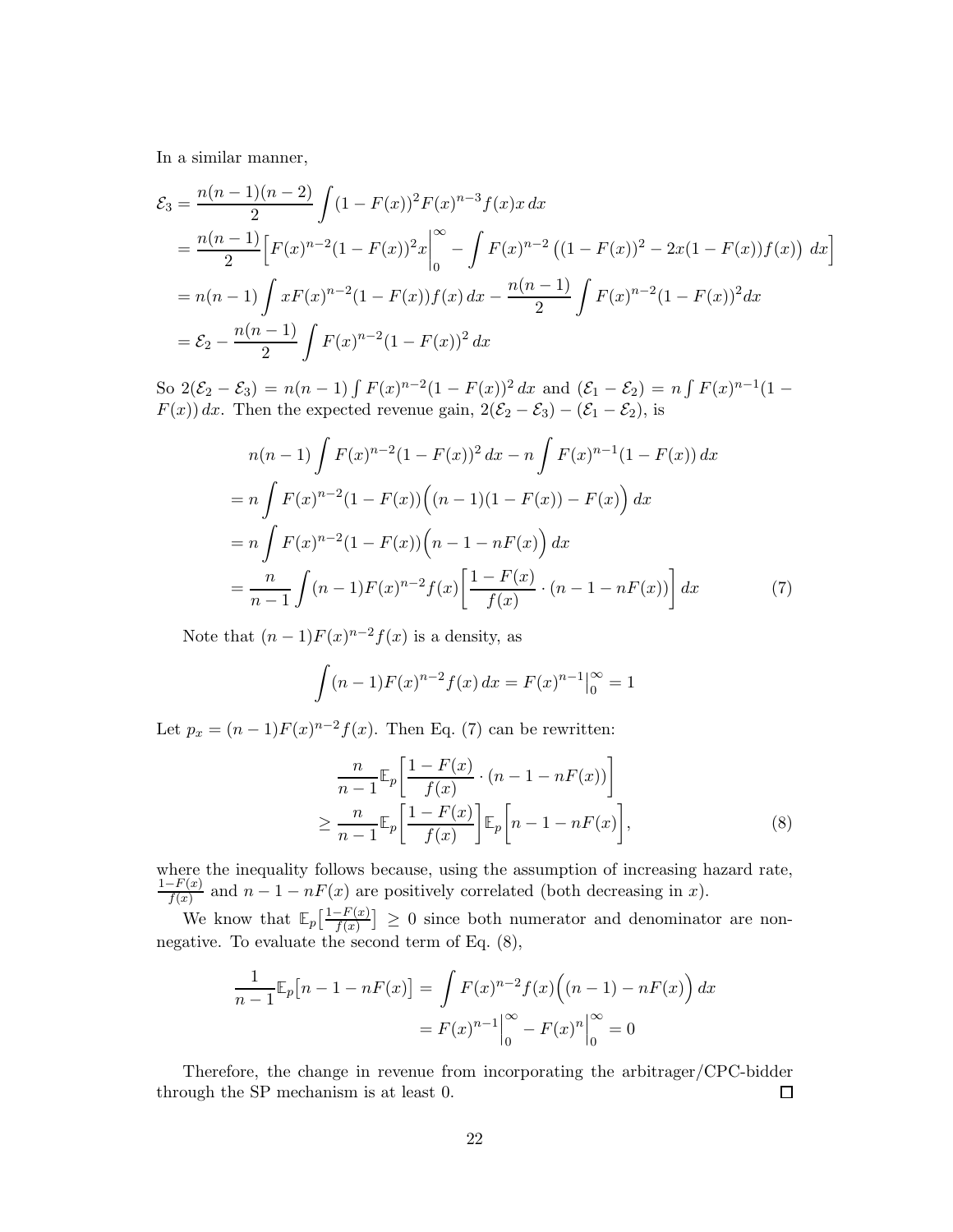**Theorem 3.** *The* SP-iv *mechanism is truthful and efficient in ex post Nash equilibrium for the generalized setting where the CPC-bidder may derive non-zero value for an unclicked impression.*

*Proof.* Noting that the CPC-bidder's expected value for the impression equals  $p^*v^*+k^*$ , the mechanism chooses an allocation that is efficient with respect to agent reports, so the theorem follows if truthtelling is an ex post Nash equilibrium.

For each CPM-bidder, truthfulness is a dominant strategy because each is facing a second-price auction. Now, for arbitrary CPM bids and arbitrary true click probability  $p^*$ , assume that the arbitrager truthfully bids  $\hat{p} = p^*$ . If the CPC-bidder is allocated the impression his expected utility will be  $p^*v^* - b^{(1)} + k^*$ . Conditional on winning the impression, this is independent of his announced values  $\hat{v}$  and  $\hat{k}$ . His utility is thus maximized if he is allocated the impression if and only if  $p^*v^* + k^* \geq b^{(1)}$ . Reporting  $\hat{v} = v^*$  and  $\hat{k} = k^*$  achieves this, and thus truthfulness is a best-response.

Now, taking the arbitrager's perspective, consider arbitrary CPM bids and truthful reports  $\hat{v} = v^*$  and  $\hat{k} = k^*$  for the CPC-bidder, for arbitrary true click and impression values  $v^*$  and  $k^*$ . If allocated the impression the arbitrager obtains expected utility  $p^*v^* - b^{(1)} + k^*$ . This is identical to the CPC-bidder's expected utility and, conditional on winning the impression, is also independent of the arbitrager's announced  $\hat{p}$ . His utility is thus maximized if he is allocated the impression if and only if  $p^*v^* + k^* \geq b^{(1)}$ . Reporting  $\hat{p} = p^*$  achieves this, and thus truthfulness is a best-response.  $\Box$ 

The proof of Theorem 4 will make use of the following simple lemma which was not included in the main text.

**Lemma 1.** *If a mechanism is truthful in dominant strategies, then conditioned on winning the auction, the arbitrager's expected payment must be independent of his announced click-probability* p*.*

*Proof.* Assume otherwise. Then there exist reports p and p' such that both p and p' lead to the arbitrager winning the impression, but where the arbitrager's payoff for reporting p is greater than that if he reports  $p'$ . Then when the true probability is p the arbitrager has a beneficial deviation in reporting  $p'$ .  $\Box$ 

**Theorem 4.** *There exists no mechanism that is truthful and efficient in dominant strategies, ex post no-deficit, ex post individually rational for the CPC-bidder, interim individually rational for the arbitrager, and always yields the publisher revenue at least as great as the second highest CPM bid.*

*Proof.* Consider arbitrary mechanism that is truthful and efficient in dominant strategies, ex post no-deficit, ex post individually rational for the advertisers, interim individually rational for the arbitrager, and guarantees  $b^{(2)}$  to the publisher (where  $b^{(k)}$ ) denotes the k*th*-highest CPM bid). Under such a mechanism the CPC-bidder pays nothing unless he is allocated the ad and it is clicked (by ex post individual rationality, combined with the assumption that CPC-bidders obtain no value for unclicked impressions). Then if the CPC-bidder is allocated the ad (i.e., if  $p^*v > b^{(1)}$ ), the arbitrager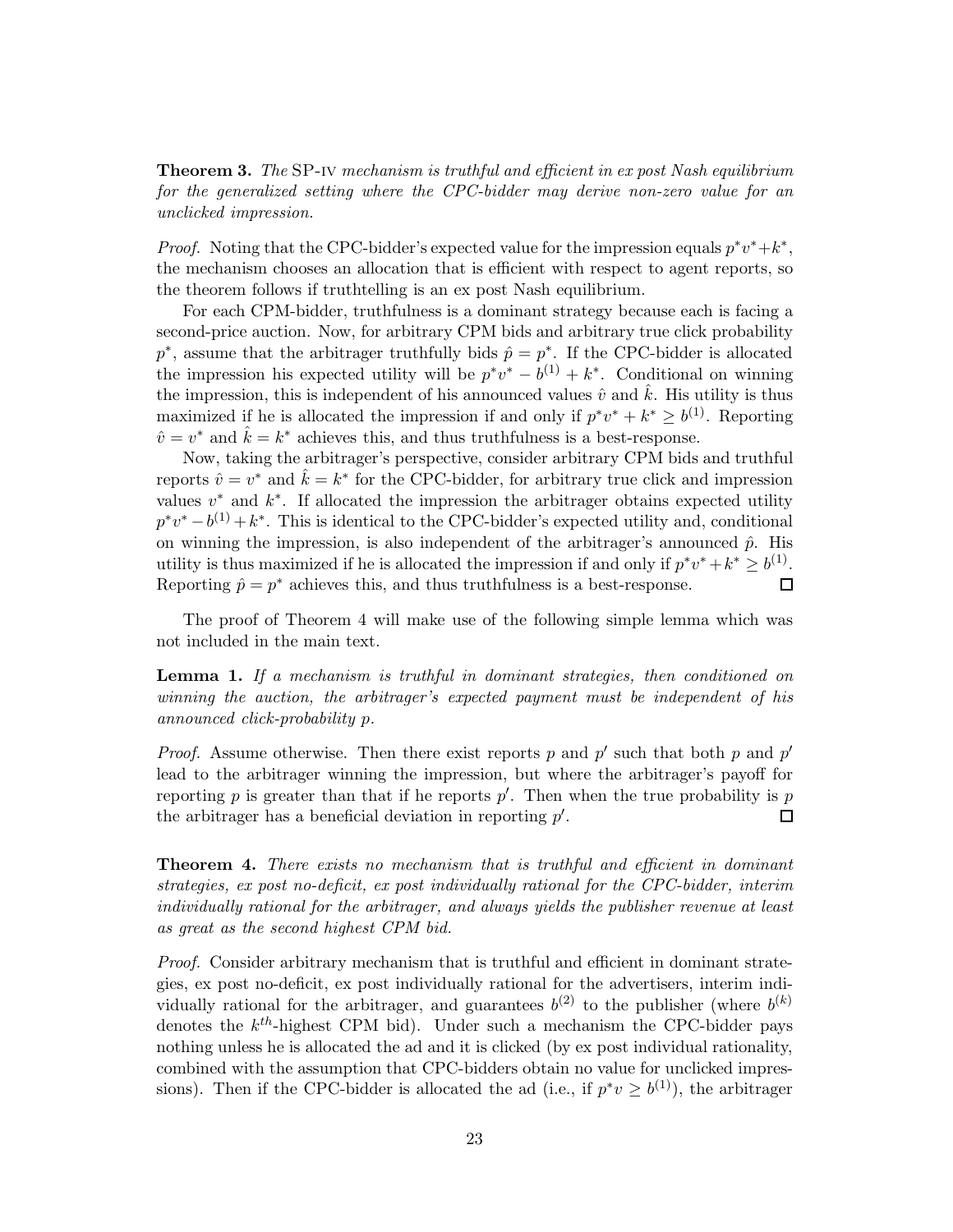must unconditionally pay (at least)  $b^{(2)}$  to the publisher. If no click occurs then no other payments are made (this follows from ex post no-deficit and individual rationality for the CPC-bidder).

Now, to satisfy interim individual rationality for the arbitrager, if a click does occur, then he must (at least in expectation) be paid a quantity x satisfying:  $p^*x > b^{(2)}$ . Moreover,  $x$  must be paid by the CPC-bidder, in order to satisfy ex post no-deficit while ensuring that the publisher receives  $b^{(2)}$ . By Lemma 1, the magnitude of x must be independent of the arbitrager's report p. Fix arbitrary b with  $b^{(1)} = b^{(2)}$ , fix arbitrary  $v>b^{(1)}$ , and assume  $x < v$ . Then there exists a  $p^*$  such that  $p^*x < b^{(2)}$  and  $p^*v > b^{(1)}$ (this holds for any  $p^* \in (b^{(1)}/v, b^{(1)}/x)$ ). Here the arbitrager has a beneficial deviation in reporting  $p' < b^{(1)}/v$  rather than  $p^*$ , thus losing the auction and paying nothing. Therefore, interim individual rationality for the arbitrager requires that  $x \geq v$ . To satisfy ex post individual rationality for the CPC-bidder,  $x \leq v$ , and so  $x = v$ , i.e., the CPC-bidder pays the arbitrager his reported value. But this is inconsistent with dominant strategy truthfulness, since when  $p^*v > b^{(1)}$ , the CPC-bidder has a beneficial deviation in reporting  $v - \epsilon$  for some  $\epsilon \in (0, p^*v - b^{(1)})$ .  $\Box$ 

### **Theorem 5.** *Assuming CPM-bidders play only undominated strategies, then on every possible value profile the ASP and BSP mechanisms both yield weakly greater revenue than the second-price CPC-bidder-excluding mechanism.*

*Proof.* Under ASP, BSP, and the second-price CPC-bidder-excluding mechanism, truthfulness is a dominant strategy for CPM-bidders. So assume all CPM-bidders bid truthfully. The revenue in ASP or BSP will be different from that in the second-price CPC-bidder-excluding mechanism if and only if the CPC-bidder/arbitrager's joint bid  $(\hat{p}\hat{v})$  is greater than the second highest CPM-bidder value  $(b^{(2)})$ . And in this case the total revenue to the mechanism will equal either  $b^{(1)}$  or  $\hat{p}\hat{v}$  (which is  $> b^{(2)}$ ), whereas in the second-price CPC-bidder-excluding mechanism revenue equals  $b^{(2)}$ . Thus regardless of the strategies chosen by the CPC-bidder and arbitrager, revenue can only be increased.  $\Box$ 

**Theorem 6.** *Assuming all agents play only undominated strategies, then on every possible value profile the ASP and BSP mechanisms both yield weakly greater allocation value (efficiency) than the second-price CPC-bidder-excluding mechanism.*

*Proof.* Under ASP, BSP, and the second-price CPC-bidder-excluding mechanism, truthfulness is a dominant strategy for CPM-bidders. Under the ASP and BSP mechanisms, *over*-bidding by the CPC-bidder or arbitrager is dominated by truthtelling: if a particular report leads to allocation when truthtelling would not, then negative expected utility will result, and conditional on being allocated the impression, bidding higher than truth can only *increase* the payment that must be made to the center. So if only undominated strategies are played, the allocation under ASP or BSP will differ from that under the second-price CPC-bidder-excluding mechanism only if the CPC-bidder/arbitrager are allocated the impression with a joint bid that is weakly greater than the highest CPM-bid; but this joint bid will be no greater than the *true*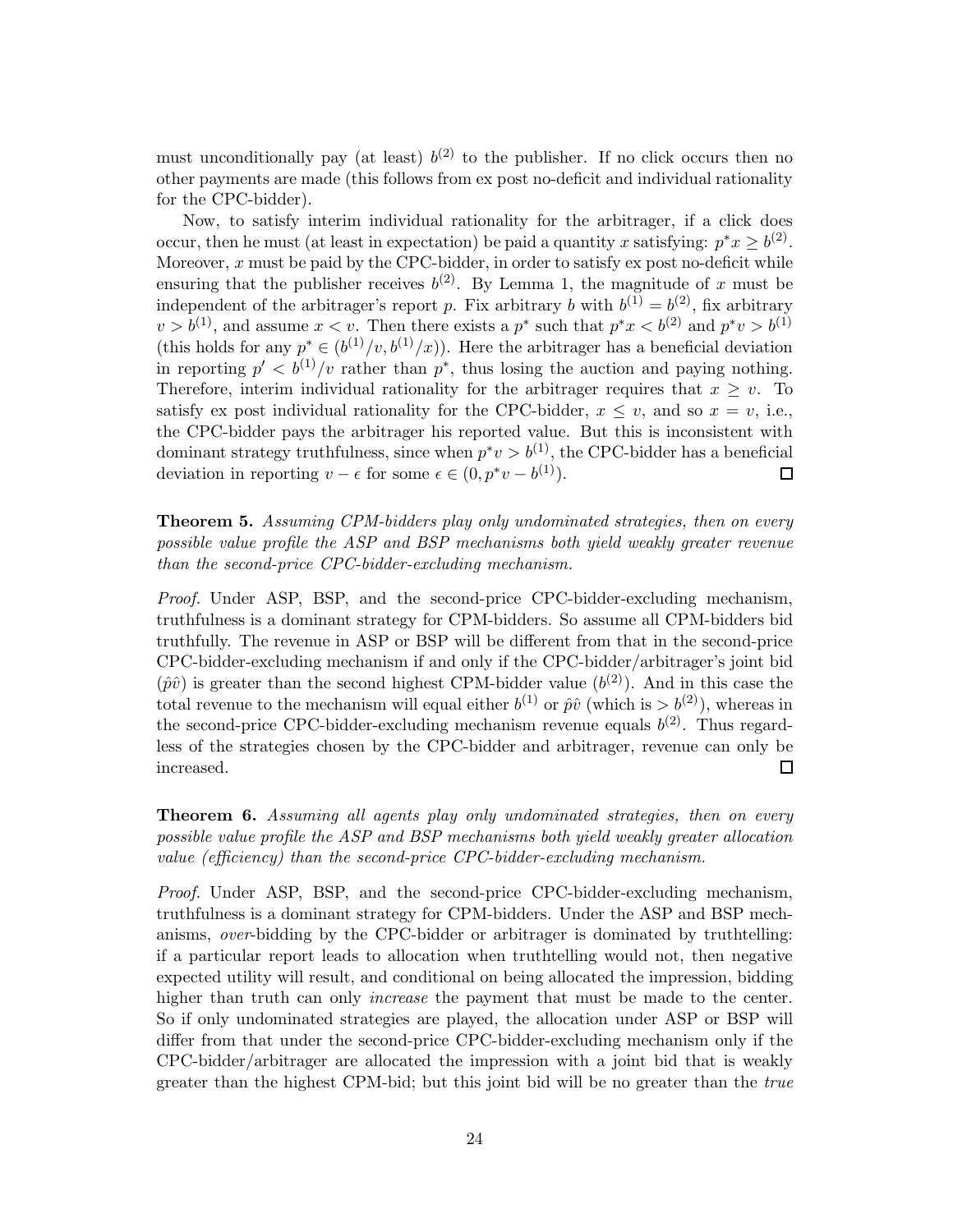joint value and thus the impression will have been allocated efficiently and allocation value will have been (weakly) improved.  $\Box$ 

**Proposition 3.** If CPM-bidder values are i.i.d. according to  $U(0, 1)$  and only undom*inated strategies are played, the CPC-bidder's optimal bid in the ASP mechanism is*  $\frac{n-1}{n}v^*$ , regardless of his beliefs about  $p^*$ .

*Proof.* All agents besides the CPC-bidder have truthfulness as a dominant strategy, so assume they are truthful. Considering Eq. (4), and noting that  $F(x)^{n-1} = x^{n-1}$  in the case of the uniform distribution over [0, 1], the CPC-bidder's expected utility for bidding  $\hat{v}$  when his true value is  $v^*$  equals:

$$
\int_0^1 f_p(p) p^{n-1} \hat{v}^{n-1} p(v^* - \hat{v}) dp
$$
  
=  $\hat{v}^{n-1}(v^* - \hat{v}) \int_0^1 f_p(p) p^n dp$  (9)

Then taking the partial derivative with respect to the CPC-bidder's bid, we get:

$$
\frac{\partial}{\partial \hat{v}}(Eq. (9)) = ((n-1)v^*\hat{v}^{n-2} - n\hat{v}^{n-1}) \int_0^1 f_p(p)p^n dp
$$

$$
= \hat{v}^{n-2}((n-1)v^* - n\hat{v}) \int_0^1 f_p(p)p^n dp
$$

This has roots at  $\hat{v} = 0$  and  $\hat{v} = \frac{n-1}{n}v^*$ , the latter of which is the maximum. Thus, given truthfulness of the CPM-bidders and the arbitrager (which is a dominant strategy for them), if values are distributed uniformly, the CPC-bidder's expected utility is maximized by bidding  $\frac{n-1}{n}$  times his true value, regardless of  $f_p$ .  $\Box$ 

**Proposition 4.** If CPM-bidder values are *i.i.d.* according to  $U(0,1)$  and only undom*inated strategies are played, the arbitrager's optimal report in the BSP mechanism is*  $\frac{n-1}{n}p^*$ , regardless of his beliefs about  $v^*$ .

*Proof.* All agents besides the CPC-bidder have truthfulness as a dominant strategy, so assume they are truthful. Considering Eq. (5), the arbitrager's expected utility for reporting  $\hat{p}$  when the true probability is  $p^*$  equals:

$$
\left(\frac{p^*}{\hat{p}} - 1\right) \int_0^1 f_v(v) \int_0^{\hat{p}v} g(c)c \, dc \, dv
$$

$$
= \left(\frac{p^*}{\hat{p}} - 1\right) \int_0^1 f_v(v) \left[\hat{p}vG(\hat{p}v) - \int_0^{\hat{p}v} G(c) \, dc\right] dv
$$

Noting that  $G(x) = x^{n-1}$  in the case of the uniform distribution over [0, 1], this equals:

$$
\left(\frac{p^*}{\hat{p}} - 1\right) \int_0^1 f_v(v) \left[\hat{p}^n v^n - \int_0^{\hat{p}v} c^{n-1} \, dc\right] \, dv
$$
\n
$$
= \left(\frac{p^*}{\hat{p}} - 1\right) \int_0^1 f_v(v) \left[\hat{p}^n v^n - \frac{1}{n} \hat{p}^n v^n\right] \, dv
$$
\n
$$
= \left(\hat{p}^{n-1} p^* - \hat{p}^n\right) \int_0^1 f_v(v) v^n \frac{n-1}{n} \, dv \tag{10}
$$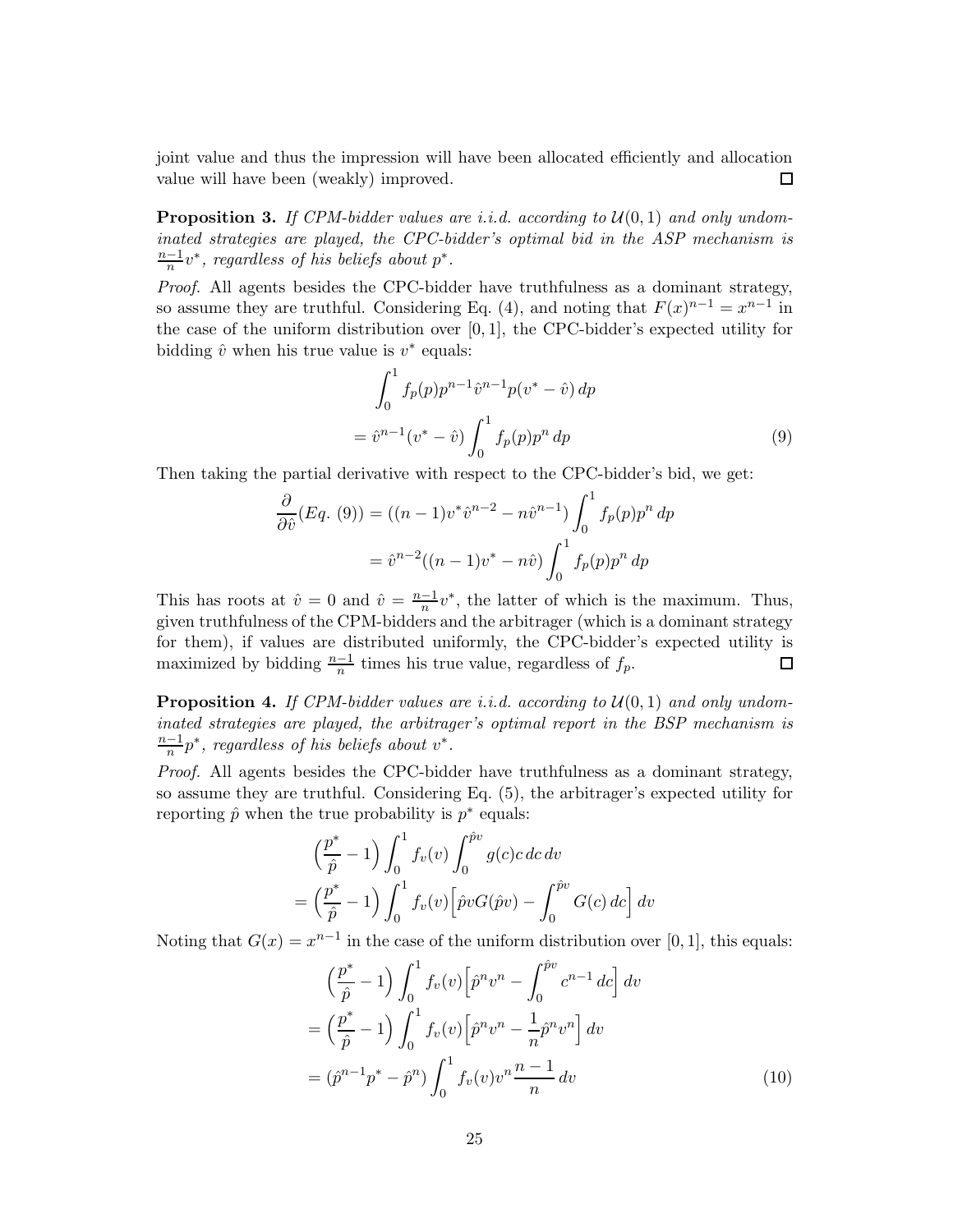Then taking the partial derivative with respect to the arbitrager's report, we get:

$$
\frac{\partial}{\partial \hat{p}}(Eq. (10)) = ((n-1)p^*\hat{p}^{n-2} - n\hat{p}^{n-1}) \int_0^1 f_v(v) v^n \frac{n-1}{n} dv
$$

This has roots at  $\hat{p} = 0$  and  $\hat{p} = \frac{n-1}{n}p^*$ , the latter of which is the maximum. Thus, given truthfulness of the CPM-bidders and the uniform distribution over values, the arbitrager's expected utility is maximized by reporting  $\frac{n-1}{n}$  times the true probabilityof-click, regardless of f*v*.

**Theorem 7.** *The* SP-ca *mechanism is truthful and efficient in dominant strategies for the captive arbitrager setting, for any number of CPC-bidder/arbitrager pairs.*

*Proof.* The mechanism chooses the efficient outcome according to agent reports, and strategyproofness holds by the same argument used in Theorem 1: conditional on winning, the winning bidder (or arbitrager) pays an amount independent of his bid (or probability-of-click prediction); and his expected utility for winning is positive if and only if a truthful bid would win. □

**Theorem 8.** *The* SP-sa *mechanism is truthful and efficient in dominant strategies for the sole arbitrager setting, for any number of CPC-bidders.*

*Proof.* Again, strategyproofness for all bidders holds by the same argument used in Theorem 1: conditional on winning, the winning bidder pays an amount independent of his bid; and his expected utility is maximized by winning exactly when a truthful bid would win.

For the arbitrager an analogous argument applies. Conditional on a CPM-bidder winning the arbitrager's utility is 0. Conditional on some CPC-bidder  $h$  winning, the arbitrager's expected utility equals:

$$
p_h^* \hat{v}_h - \max_{i \in I} b_i
$$

Conditional on the allocation, this quantity is independent of the arbitrager's reports. It is maximized if  $h \in \arg \max_{c \in C} p_c^* \hat{v}_c$ , and this is achieved by truthfully reporting  $\hat{p}_c = p_c^*$ ,  $\forall c \in C$ . Also, this quantity is negative if and only if  $p_h^* \hat{v}_h < \max_{i \in I} b_i$ , so the arbitrager would never want to win the auction through a non-truthful over-report or lose it through a non-truthful under-report.  $\Box$ 

#### **Theorem 9.** *The* SP-ma *mechanism is strategyproof in the many arbitrager setting.*

*Proof.* Strategyproofness for all bidders holds by the same argument deployed in proving the previous theorems. For the arbitragers, a strategy has two components: which CPC-bidders to submit a prediction for, and what predictions to submit given that some prediction is submitted. First consider whether  $r$  could ever gain by submitting a prediction for CPC-bidders other than those for whom he has a predicted probabilityof-click. Here we see that our model, which takes arbitragers as risk-neutral Bayesian